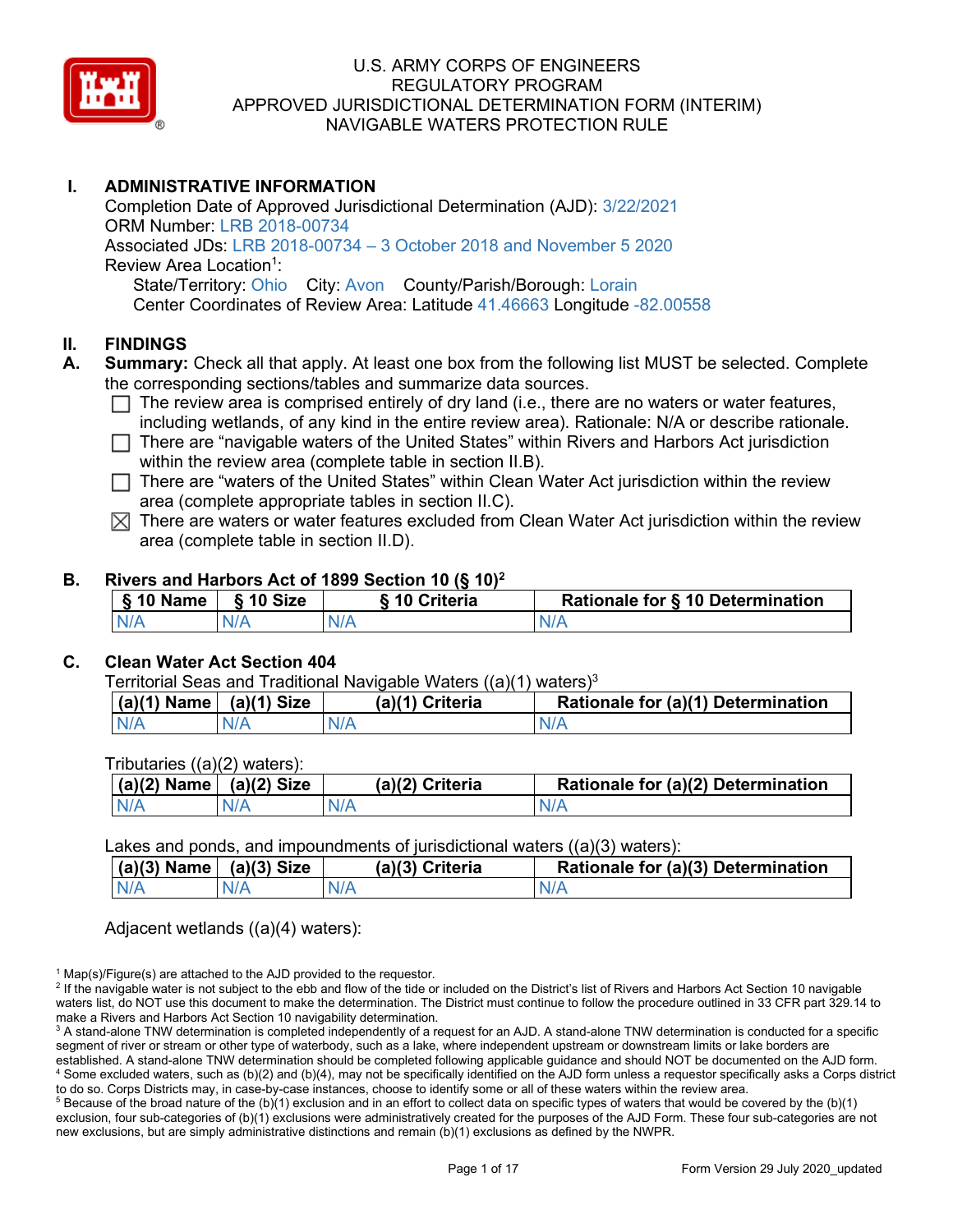

| $(a)(4)$ Name $(a)(4)$ Size |     | (a)(4) Criteria | Rationale for (a)(4) Determination |
|-----------------------------|-----|-----------------|------------------------------------|
| N/A                         | N/A | N/A             | N/A                                |

# **D. Excluded Waters or Features**

Excluded waters  $((b)(1) - (b)(12))^4$ :

| <b>Exclusion Name</b> |     | <b>Exclusion Size</b> | Exclusion <sup>5</sup>       | <b>Rationale for Exclusion Determination</b>                                    |
|-----------------------|-----|-----------------------|------------------------------|---------------------------------------------------------------------------------|
| Ditch S-O             | 685 | linear                | $(b)(5)$ Ditch that is not   | Ditch S-O 685 linear feet                                                       |
|                       |     | feet                  | an $(a)(1)$ or $(a)(2)$      | $(b)(5)$ Ditch that is not an $(a)(1)$ or $(a)(2)$                              |
|                       |     |                       | water, and those             | water, and those portions of a ditch                                            |
|                       |     |                       | portions of a ditch          | constructed in an $(a)(4)$ water that do                                        |
|                       |     |                       | constructed in an $(a)(4)$   | not satisfy the conditions of $(c)(1)$ .                                        |
|                       |     |                       | water that do not satisfy    | As per a review of remote tools which                                           |
|                       |     |                       | the conditions of $(c)(1)$ . | are documented in Section IIIA and                                              |
|                       |     |                       |                              | Section IIIC, Ditch S-O has been                                                |
|                       |     |                       |                              | determined to be a ditch (constructed                                           |
|                       |     |                       |                              | channel) and is not a natural feature but                                       |
|                       |     |                       |                              | rather was constructed in an agricultural<br>field.                             |
|                       |     |                       |                              |                                                                                 |
|                       |     |                       |                              | 33CFR328.3(b)(5) excludes ditches that                                          |
|                       |     |                       |                              | are not waters identified in paragraph                                          |
|                       |     |                       |                              | $(a)(1)$ or $(2)$ , and those portions of                                       |
|                       |     |                       |                              | ditches constructed in waters identified                                        |
|                       |     |                       |                              | in paragraph (a)(4) that do not satisfy                                         |
|                       |     |                       |                              | the conditions of paragraph $(c)(1)$ .                                          |
|                       |     |                       |                              |                                                                                 |
|                       |     |                       |                              | (a)(1) Assessment: Ditch S-O is not an                                          |
|                       |     |                       |                              | (a)(1) traditional navigable water or a                                         |
|                       |     |                       |                              | water subject to the ebb and flow of the                                        |
|                       |     |                       |                              | tide and is not identified on the Buffalo                                       |
|                       |     |                       |                              | <b>District Section 10 list.</b>                                                |
|                       |     |                       |                              |                                                                                 |
|                       |     |                       |                              | (a)(2) Assessment: The term tributary                                           |
|                       |     |                       |                              | includes a ditch that either relocates a                                        |
|                       |     |                       |                              | tributary, is constructed in a tributary, or                                    |
|                       |     |                       |                              | is constructed in an adjacent wetland as                                        |
|                       |     |                       |                              | long as the ditch satisfies the flow<br>conditions of the tributary definition. |
|                       |     |                       |                              |                                                                                 |

 $1$  Map(s)/Figure(s) are attached to the AJD provided to the requestor.

<sup>2</sup> If the navigable water is not subject to the ebb and flow of the tide or included on the District's list of Rivers and Harbors Act Section 10 navigable waters list, do NOT use this document to make the determination. The District must continue to follow the procedure outlined in 33 CFR part 329.14 to make a Rivers and Harbors Act Section 10 navigability determination.

<sup>3</sup> A stand-alone TNW determination is completed independently of a request for an AJD. A stand-alone TNW determination is conducted for a specific segment of river or stream or other type of waterbody, such as a lake, where independent upstream or downstream limits or lake borders are established. A stand-alone TNW determination should be completed following applicable guidance and should NOT be documented on the AJD form. <sup>4</sup> Some excluded waters, such as (b)(2) and (b)(4), may not be specifically identified on the AJD form unless a requestor specifically asks a Corps district to do so. Corps Districts may, in case-by-case instances, choose to identify some or all of these waters within the review area.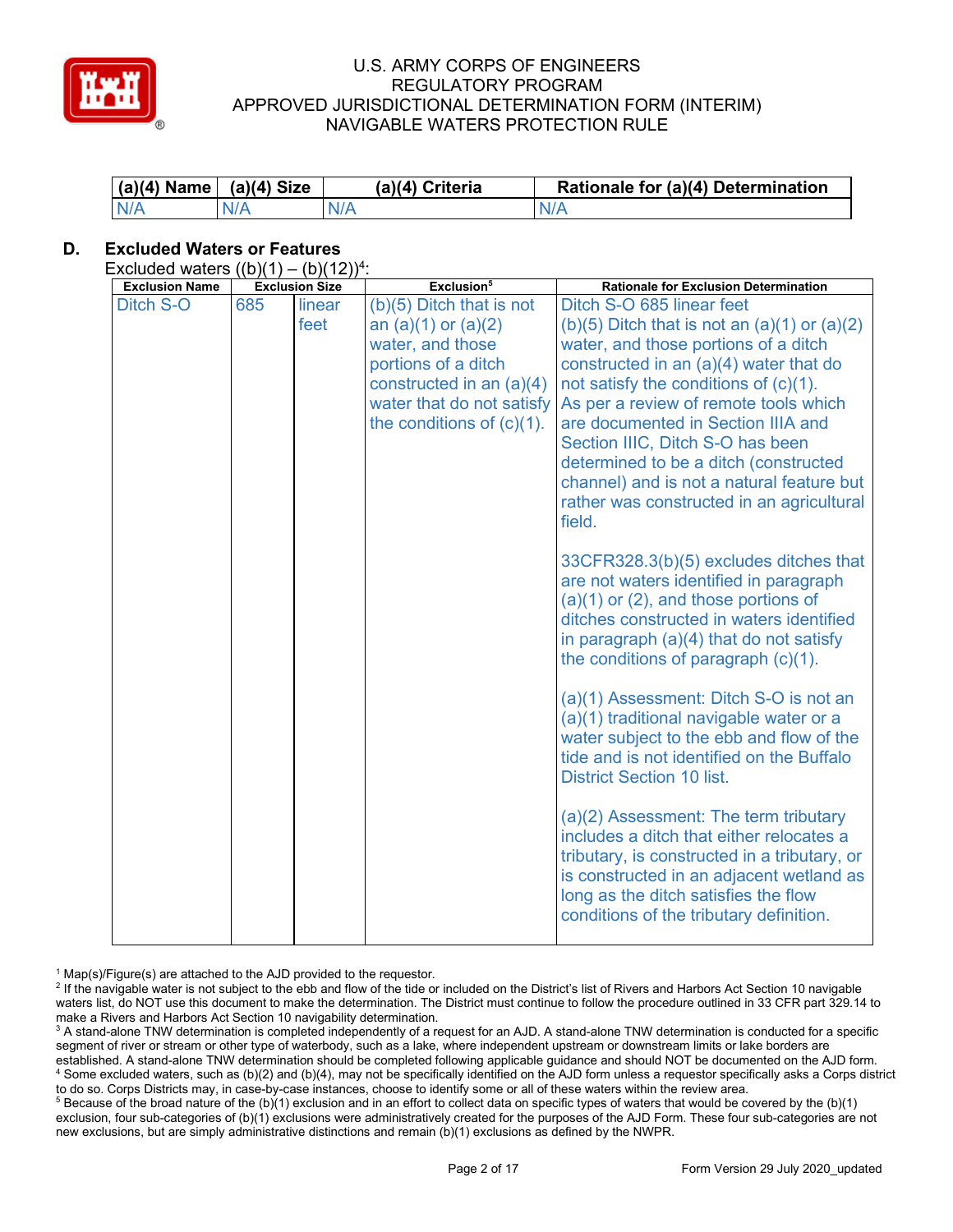

|  |  | Available evidence (historic aerials,                                                                                                                                                                                                                                                                                                                                                                                                                                                                                                                                                                                                                                                                                                                                                                                                                                                                                             |
|--|--|-----------------------------------------------------------------------------------------------------------------------------------------------------------------------------------------------------------------------------------------------------------------------------------------------------------------------------------------------------------------------------------------------------------------------------------------------------------------------------------------------------------------------------------------------------------------------------------------------------------------------------------------------------------------------------------------------------------------------------------------------------------------------------------------------------------------------------------------------------------------------------------------------------------------------------------|
|  |  | historic topographic maps, and historic<br>soil surveys) indicates that Ditch S-O<br>was not constructed in and did not                                                                                                                                                                                                                                                                                                                                                                                                                                                                                                                                                                                                                                                                                                                                                                                                           |
|  |  | relocate a tributary.                                                                                                                                                                                                                                                                                                                                                                                                                                                                                                                                                                                                                                                                                                                                                                                                                                                                                                             |
|  |  | Available evidence does not indicate<br>that Ditch S-O was constructed in a<br>wetland meeting the definition of<br>adjacent at 33CFR328.3(c)(1). Current<br>and historic soils surveys indicate the<br>review area has "poor drainage" or the<br>soils are somewhat poorly drained. No<br>wetland features are mapped on any of<br>the historic topographic maps or historic<br>soil survey map from 1976. This ditch is<br>not apparent on the 1952<br>Historicaerials.com aerial photo which<br>depicts the area to the north of the ditch<br>as agricultural property and wooded to<br>the south. Ditch S-O is first apparent in<br>the 1962 area in which the agricultural<br>area to the north appears to be left<br>fallow. Th entire area is scrub shrub or<br>wooded in the 1972 and 1982 aerials.<br>Ditch S-O is not identified on the USGS<br>Topo maps from 1943, 1952, 1955,<br>1959, 1962, 1964, 1971, 19791 2000, |
|  |  | 20013 or 2016.                                                                                                                                                                                                                                                                                                                                                                                                                                                                                                                                                                                                                                                                                                                                                                                                                                                                                                                    |
|  |  | The previous preliminary jurisdictional<br>determination identified this feature as a<br>linear wetland. During a September 21,<br>2018 site visit the ditch bottom consisted<br>of wetland vegetation but no flowing<br>water but did contain an OHW in some                                                                                                                                                                                                                                                                                                                                                                                                                                                                                                                                                                                                                                                                     |
|  |  | areas. Pert the APT tool the area was<br>experiences wetter than normal                                                                                                                                                                                                                                                                                                                                                                                                                                                                                                                                                                                                                                                                                                                                                                                                                                                           |
|  |  | conditions at the time of the Corps site                                                                                                                                                                                                                                                                                                                                                                                                                                                                                                                                                                                                                                                                                                                                                                                                                                                                                          |

 $1$  Map(s)/Figure(s) are attached to the AJD provided to the requestor.

<sup>2</sup> If the navigable water is not subject to the ebb and flow of the tide or included on the District's list of Rivers and Harbors Act Section 10 navigable waters list, do NOT use this document to make the determination. The District must continue to follow the procedure outlined in 33 CFR part 329.14 to make a Rivers and Harbors Act Section 10 navigability determination.

<sup>3</sup> A stand-alone TNW determination is completed independently of a request for an AJD. A stand-alone TNW determination is conducted for a specific segment of river or stream or other type of waterbody, such as a lake, where independent upstream or downstream limits or lake borders are established. A stand-alone TNW determination should be completed following applicable guidance and should NOT be documented on the AJD form. <sup>4</sup> Some excluded waters, such as (b)(2) and (b)(4), may not be specifically identified on the AJD form unless a requestor specifically asks a Corps district to do so. Corps Districts may, in case-by-case instances, choose to identify some or all of these waters within the review area.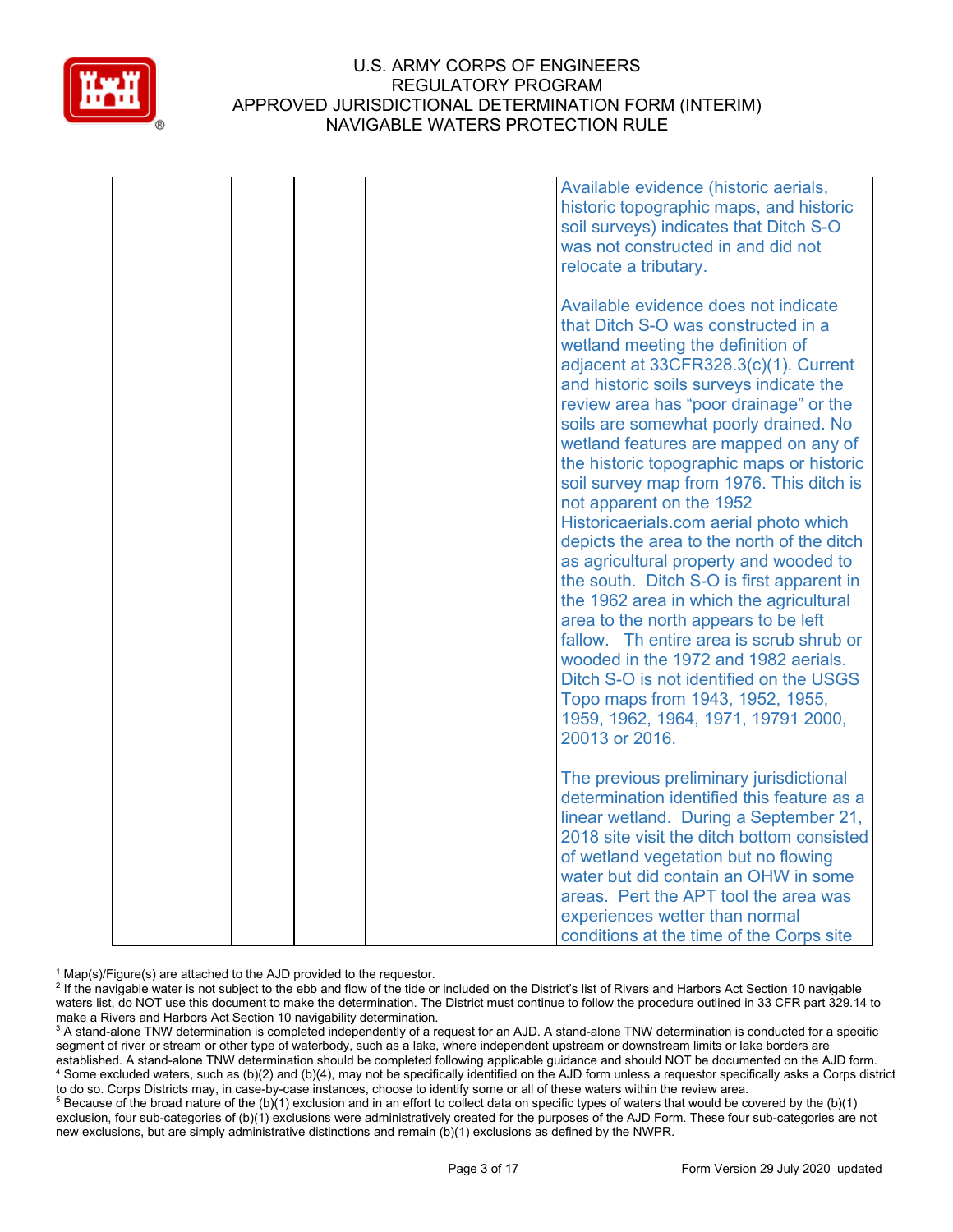

|                  |      |         |                                 | visit (Section B).                                                                                                                                                                                                                                                                                                                                                                                                                                                                                                                                                                                                                                                                                                                                                                                                                                                                                                    |
|------------------|------|---------|---------------------------------|-----------------------------------------------------------------------------------------------------------------------------------------------------------------------------------------------------------------------------------------------------------------------------------------------------------------------------------------------------------------------------------------------------------------------------------------------------------------------------------------------------------------------------------------------------------------------------------------------------------------------------------------------------------------------------------------------------------------------------------------------------------------------------------------------------------------------------------------------------------------------------------------------------------------------|
|                  |      |         |                                 | Aerial photos from Google Earth and<br><b>Connect Explorer do no included</b><br>indications of standing water in aerials<br>form August 20, 2020, July 20, 2019,<br>July6, 2018, June 28, 2017, June 11<br>and October 25, 2016, October 25,<br>2015, June 14, 2014, May 18, 2012, and<br>October 27, 2011. It appears the<br>channel may contain water in aerials<br>form May 14, 2017 and July 3, 2015.<br>The channel does not contain flowing<br>water in photographs from the<br>consultant site visits on June 13 and 14,<br>2018 and June 24, 20106.<br>Ditch S-O extends off site before turning<br>north and draining into a ditch located<br>along the south side of Chester Road.<br>Ditch S-O is excluded under<br>$33CFR328.3(b)(5)$ as it is a ditch that is<br>not a water identified in paragraph (a)(1)<br>or (2) and was not constructed in a<br>water identified in paragraph (a)(4).<br>wetland. |
| <b>Wetland L</b> | 0.02 | acre(s) | (b)(1) Non-adjacent<br>wetland. | Wetland L is located in the northeast<br>corner of the parcel and meets the<br>definition of a wetland as per the 1987<br><b>COE Wetlands Delineation Manual and</b><br><b>NCNE Regional Supplement but does</b><br>not meet the requirements of an (a)(4)<br>water. The wetland is depressional and<br>surrounded on all sides by what appears<br>to be mounded soils or placed soils<br>isolating the wetland in what appears to<br>be a former agriculture furrow.                                                                                                                                                                                                                                                                                                                                                                                                                                                 |

 $1$  Map(s)/Figure(s) are attached to the AJD provided to the requestor.

<sup>2</sup> If the navigable water is not subject to the ebb and flow of the tide or included on the District's list of Rivers and Harbors Act Section 10 navigable waters list, do NOT use this document to make the determination. The District must continue to follow the procedure outlined in 33 CFR part 329.14 to make a Rivers and Harbors Act Section 10 navigability determination.

<sup>3</sup> A stand-alone TNW determination is completed independently of a request for an AJD. A stand-alone TNW determination is conducted for a specific segment of river or stream or other type of waterbody, such as a lake, where independent upstream or downstream limits or lake borders are established. A stand-alone TNW determination should be completed following applicable guidance and should NOT be documented on the AJD form. <sup>4</sup> Some excluded waters, such as (b)(2) and (b)(4), may not be specifically identified on the AJD form unless a requestor specifically asks a Corps district to do so. Corps Districts may, in case-by-case instances, choose to identify some or all of these waters within the review area.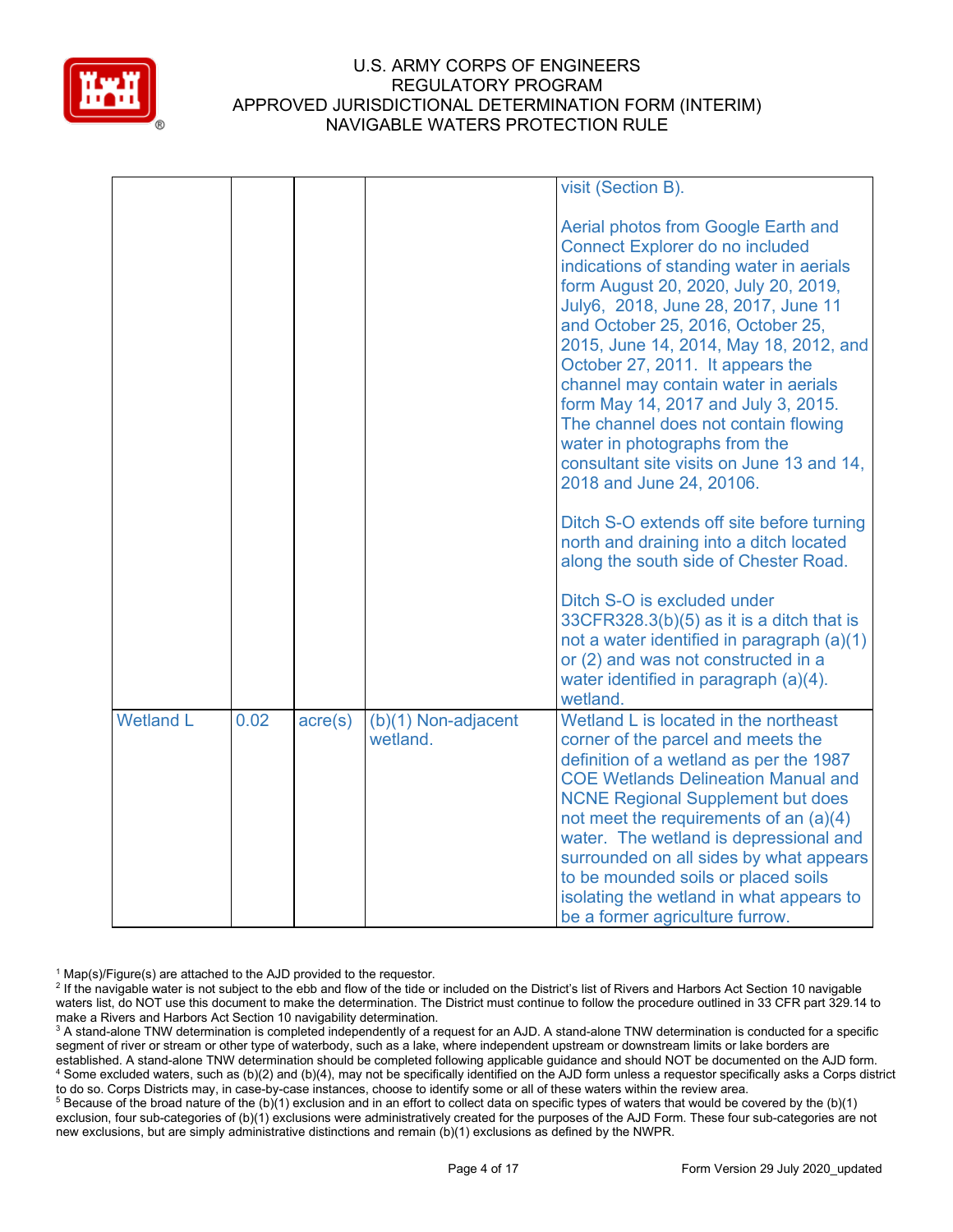

|                   |      |                  |                                   | This wetland is not connected to any<br>other water or tributary. It does not abut<br>an $(a)(1)-(a)(3)$ water, is not separated<br>from an $(a)(1)-(a)(3)$ water by a natural<br>feature such as a berm or barrier, is not<br>separated from an $(a)(1)-(a)(3)$ water<br>only by an artificial structure allowing a<br>direct hydrologic surface connection<br>between the wetland and the $(a)(1)$ -<br>(a)(3) water in a typical year, and it is<br>not inundated by flooding from an (a)(1)-<br>(a)(3) water in a typical year. The<br>nearest (a)(2) tributary is located<br>approximately 1300 feet to the west and<br>is separated from this parcel by a<br>previously developed property.<br>Based on the above information, it has |
|-------------------|------|------------------|-----------------------------------|---------------------------------------------------------------------------------------------------------------------------------------------------------------------------------------------------------------------------------------------------------------------------------------------------------------------------------------------------------------------------------------------------------------------------------------------------------------------------------------------------------------------------------------------------------------------------------------------------------------------------------------------------------------------------------------------------------------------------------------------|
|                   |      |                  |                                   | been determined that Wetland L is<br>excluded (b)(1) non-adjacent wetland.                                                                                                                                                                                                                                                                                                                                                                                                                                                                                                                                                                                                                                                                  |
| <b>Wetland L1</b> | 0.01 | $\text{acre}(s)$ | $(b)(1)$ Non-adjacent<br>wetland. | Wetland L1 is located east of Wetland L<br>in the northeast corner of the parcel and<br>meets the definition of a wetland as per<br>the 1987 COE Wetlands Delineation<br><b>Manual and NCNE Regional</b><br>Supplement but does not meet the<br>requirements of an (a)(4) water. The<br>wetland is depressional and surrounded<br>on all sides by what appears to be<br>mounded soils or placed soils isolating<br>the wetland in what appears to be a<br>former agriculture furrow.<br>This wetland is not connected to any                                                                                                                                                                                                                |
|                   |      |                  |                                   | other water or tributary. It does not abut<br>an $(a)(1)-(a)(3)$ water, is not separated<br>from an $(a)(1)-(a)(3)$ water by a natural                                                                                                                                                                                                                                                                                                                                                                                                                                                                                                                                                                                                      |

 $1$  Map(s)/Figure(s) are attached to the AJD provided to the requestor.

<sup>2</sup> If the navigable water is not subject to the ebb and flow of the tide or included on the District's list of Rivers and Harbors Act Section 10 navigable waters list, do NOT use this document to make the determination. The District must continue to follow the procedure outlined in 33 CFR part 329.14 to make a Rivers and Harbors Act Section 10 navigability determination.

<sup>3</sup> A stand-alone TNW determination is completed independently of a request for an AJD. A stand-alone TNW determination is conducted for a specific segment of river or stream or other type of waterbody, such as a lake, where independent upstream or downstream limits or lake borders are established. A stand-alone TNW determination should be completed following applicable guidance and should NOT be documented on the AJD form. <sup>4</sup> Some excluded waters, such as (b)(2) and (b)(4), may not be specifically identified on the AJD form unless a requestor specifically asks a Corps district to do so. Corps Districts may, in case-by-case instances, choose to identify some or all of these waters within the review area.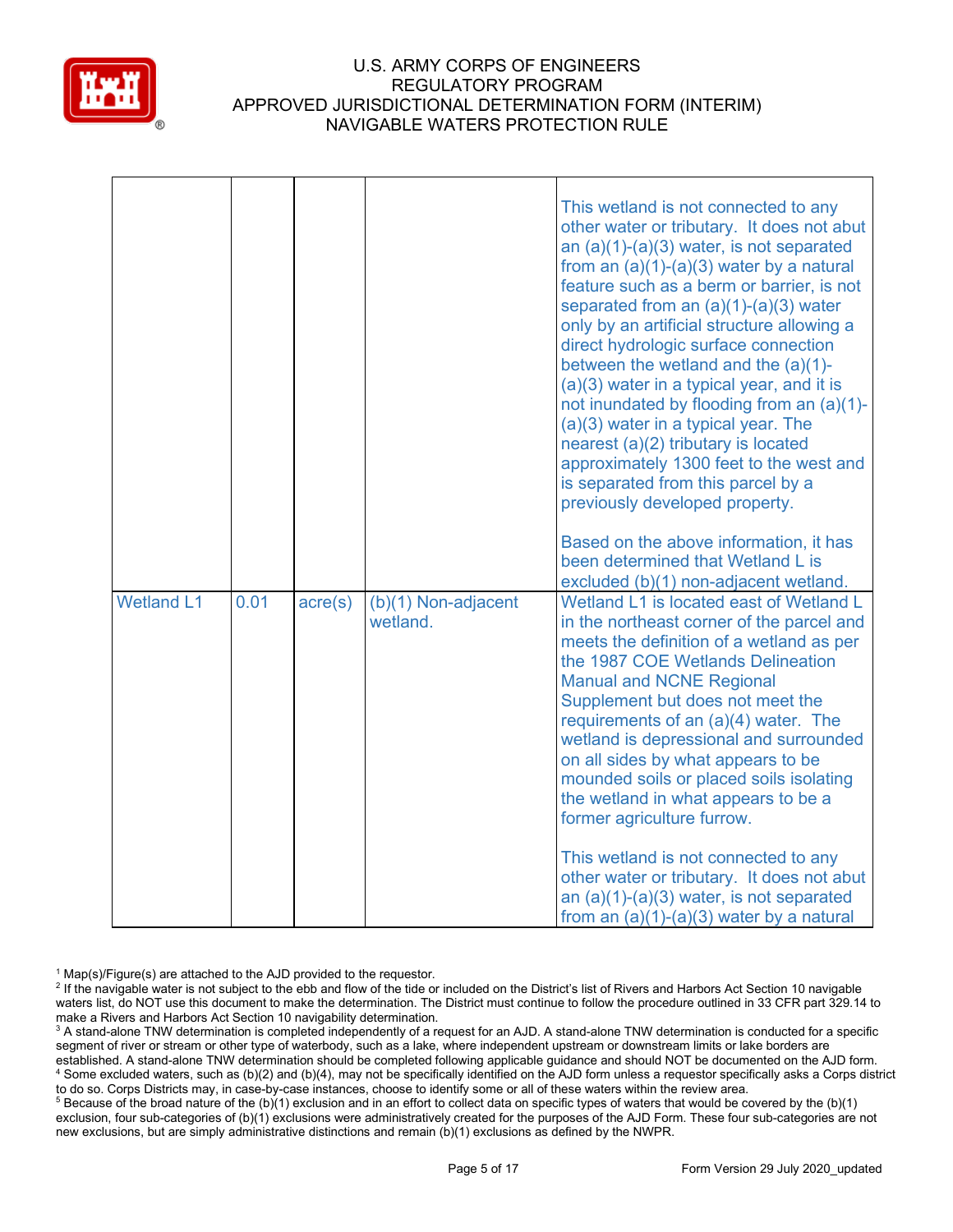

|                   |        |                  |                                 | feature such as a berm or barrier, is not<br>separated from an $(a)(1)-(a)(3)$ water<br>only by an artificial structure allowing a<br>direct hydrologic surface connection<br>between the wetland and the $(a)(1)$ -<br>(a)(3) water in a typical year, and it is<br>not inundated by flooding from an (a)(1)-<br>$(a)(3)$ water in a typical year. The<br>nearest (a)(2) tributary is located<br>approximately 1300 feet to the west and<br>is separated from this parcel by a<br>previously developed property.<br>Based on the above information, it has<br>been determined that Wetland L1 is<br>excluded (b)(1) non-adjacent wetland.                             |
|-------------------|--------|------------------|---------------------------------|------------------------------------------------------------------------------------------------------------------------------------------------------------------------------------------------------------------------------------------------------------------------------------------------------------------------------------------------------------------------------------------------------------------------------------------------------------------------------------------------------------------------------------------------------------------------------------------------------------------------------------------------------------------------|
| <b>Wetland L2</b> | 0.0001 | $\text{acre}(s)$ | (b)(1) Non-adjacent<br>wetland. | Wetland L2 is located west of Wetland L<br>in the northeast corner of the parcel and<br>meets the definition of a wetland as per<br>the 1987 COE Wetlands Delineation<br><b>Manual and NCNE Regional</b><br>Supplement but does not meet the<br>requirements of an (a)(4) water. The<br>wetland is depressional and surrounded<br>on all sides by what appears to be<br>mounded soils or placed soils isolating<br>the wetland in what appears to be a<br>former agriculture furrow.<br>This wetland is not connected to any<br>other water or tributary. It does not abut<br>an $(a)(1)-(a)(3)$ water, is not separated<br>from an $(a)(1)-(a)(3)$ water by a natural |
|                   |        |                  |                                 | feature such as a berm or barrier, is not<br>separated from an $(a)(1)-(a)(3)$ water<br>only by an artificial structure allowing a<br>direct hydrologic surface connection<br>between the wetland and the $(a)(1)$ -                                                                                                                                                                                                                                                                                                                                                                                                                                                   |

 $1$  Map(s)/Figure(s) are attached to the AJD provided to the requestor.

<sup>2</sup> If the navigable water is not subject to the ebb and flow of the tide or included on the District's list of Rivers and Harbors Act Section 10 navigable waters list, do NOT use this document to make the determination. The District must continue to follow the procedure outlined in 33 CFR part 329.14 to make a Rivers and Harbors Act Section 10 navigability determination.

<sup>3</sup> A stand-alone TNW determination is completed independently of a request for an AJD. A stand-alone TNW determination is conducted for a specific segment of river or stream or other type of waterbody, such as a lake, where independent upstream or downstream limits or lake borders are established. A stand-alone TNW determination should be completed following applicable guidance and should NOT be documented on the AJD form. <sup>4</sup> Some excluded waters, such as (b)(2) and (b)(4), may not be specifically identified on the AJD form unless a requestor specifically asks a Corps district to do so. Corps Districts may, in case-by-case instances, choose to identify some or all of these waters within the review area.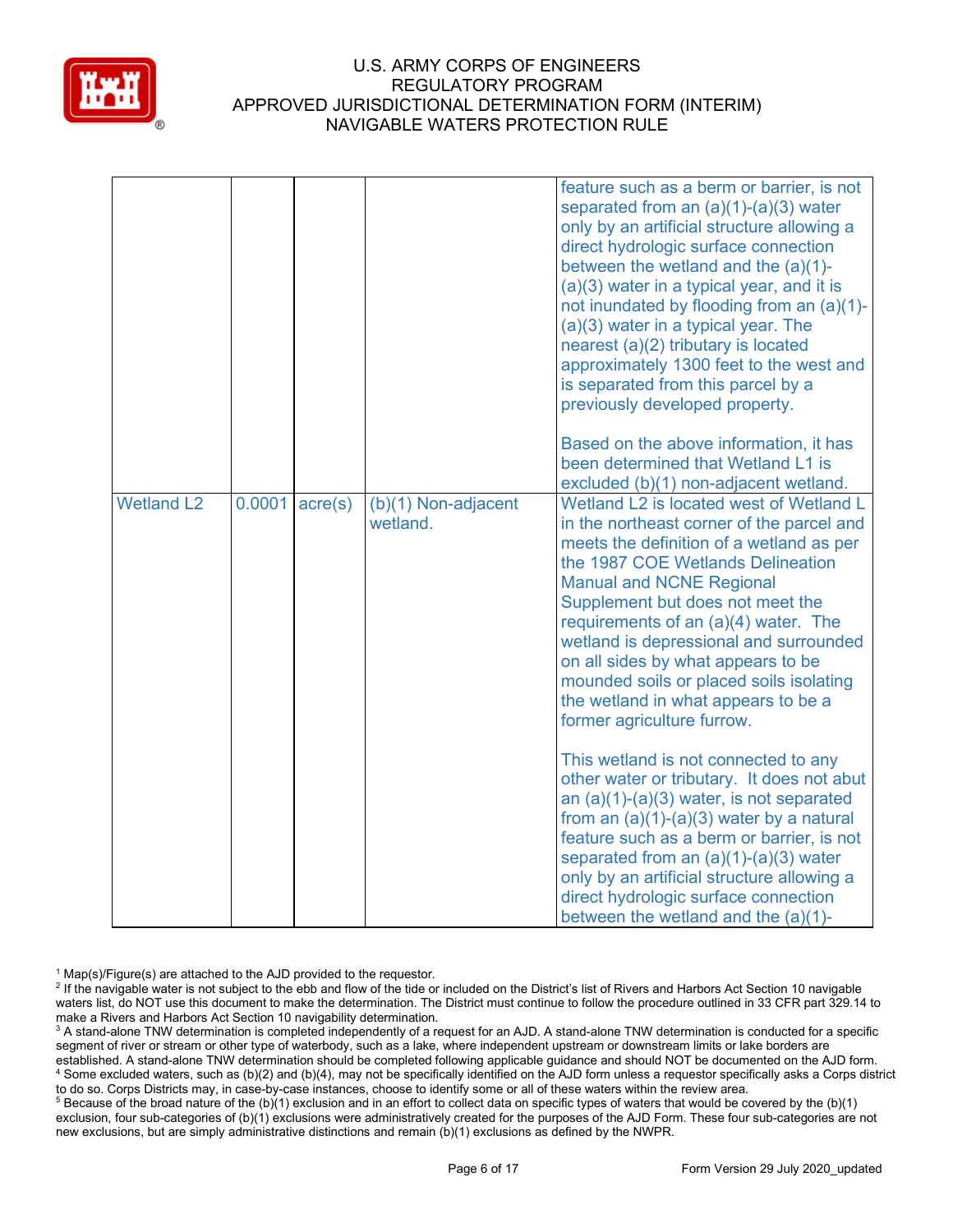

|                   |      |                  |                                   | (a)(3) water in a typical year, and it is<br>not inundated by flooding from an (a)(1)-<br>(a)(3) water in a typical year. The<br>nearest (a)(2) tributary is located<br>approximately 1300 feet to the west and<br>is separated from this parcel by a<br>previously developed property.<br>Based on the above information, it has<br>been determined that Wetland L2 is<br>excluded (b)(1) non-adjacent wetland.                                                                                                                                                                                                                                                                                                                                                                                                                                                                                                                                                                                                                                          |
|-------------------|------|------------------|-----------------------------------|-----------------------------------------------------------------------------------------------------------------------------------------------------------------------------------------------------------------------------------------------------------------------------------------------------------------------------------------------------------------------------------------------------------------------------------------------------------------------------------------------------------------------------------------------------------------------------------------------------------------------------------------------------------------------------------------------------------------------------------------------------------------------------------------------------------------------------------------------------------------------------------------------------------------------------------------------------------------------------------------------------------------------------------------------------------|
| <b>Wetland M2</b> | 0.01 | $\text{acre}(s)$ | $(b)(1)$ Non-adjacent<br>wetland. | Wetland M2 is located in the northern<br>limits of the parcel and meets the<br>definition of a wetland as per the 1987<br><b>COE Wetlands Delineation Manual and</b><br><b>NCNE Regional Supplement but does</b><br>not meet the requirements of an (a)(4)<br>water. The wetland is depressional and<br>surrounded on all sides by what appears<br>to be mounded soils or placed soils<br>isolating the wetland in what appears to<br>be a former agriculture furrow.<br>This wetland is not connected to any<br>other water or tributary. It does not abut<br>an $(a)(1)-(a)(3)$ water, is not separated<br>from an $(a)(1)-(a)(3)$ water by a natural<br>feature such as a berm or barrier, is not<br>separated from an $(a)(1)-(a)(3)$ water<br>only by an artificial structure allowing a<br>direct hydrologic surface connection<br>between the wetland and the $(a)(1)$ -<br>(a)(3) water in a typical year, and it is<br>not inundated by flooding from an (a)(1)-<br>$(a)(3)$ water in a typical year. The<br>nearest (a)(2) tributary is located |
|                   |      |                  |                                   | approximately 900 feet to the west and<br>is separated from this parcel by a                                                                                                                                                                                                                                                                                                                                                                                                                                                                                                                                                                                                                                                                                                                                                                                                                                                                                                                                                                              |

 $1$  Map(s)/Figure(s) are attached to the AJD provided to the requestor.

<sup>2</sup> If the navigable water is not subject to the ebb and flow of the tide or included on the District's list of Rivers and Harbors Act Section 10 navigable waters list, do NOT use this document to make the determination. The District must continue to follow the procedure outlined in 33 CFR part 329.14 to make a Rivers and Harbors Act Section 10 navigability determination.

<sup>3</sup> A stand-alone TNW determination is completed independently of a request for an AJD. A stand-alone TNW determination is conducted for a specific segment of river or stream or other type of waterbody, such as a lake, where independent upstream or downstream limits or lake borders are established. A stand-alone TNW determination should be completed following applicable guidance and should NOT be documented on the AJD form. <sup>4</sup> Some excluded waters, such as (b)(2) and (b)(4), may not be specifically identified on the AJD form unless a requestor specifically asks a Corps district to do so. Corps Districts may, in case-by-case instances, choose to identify some or all of these waters within the review area.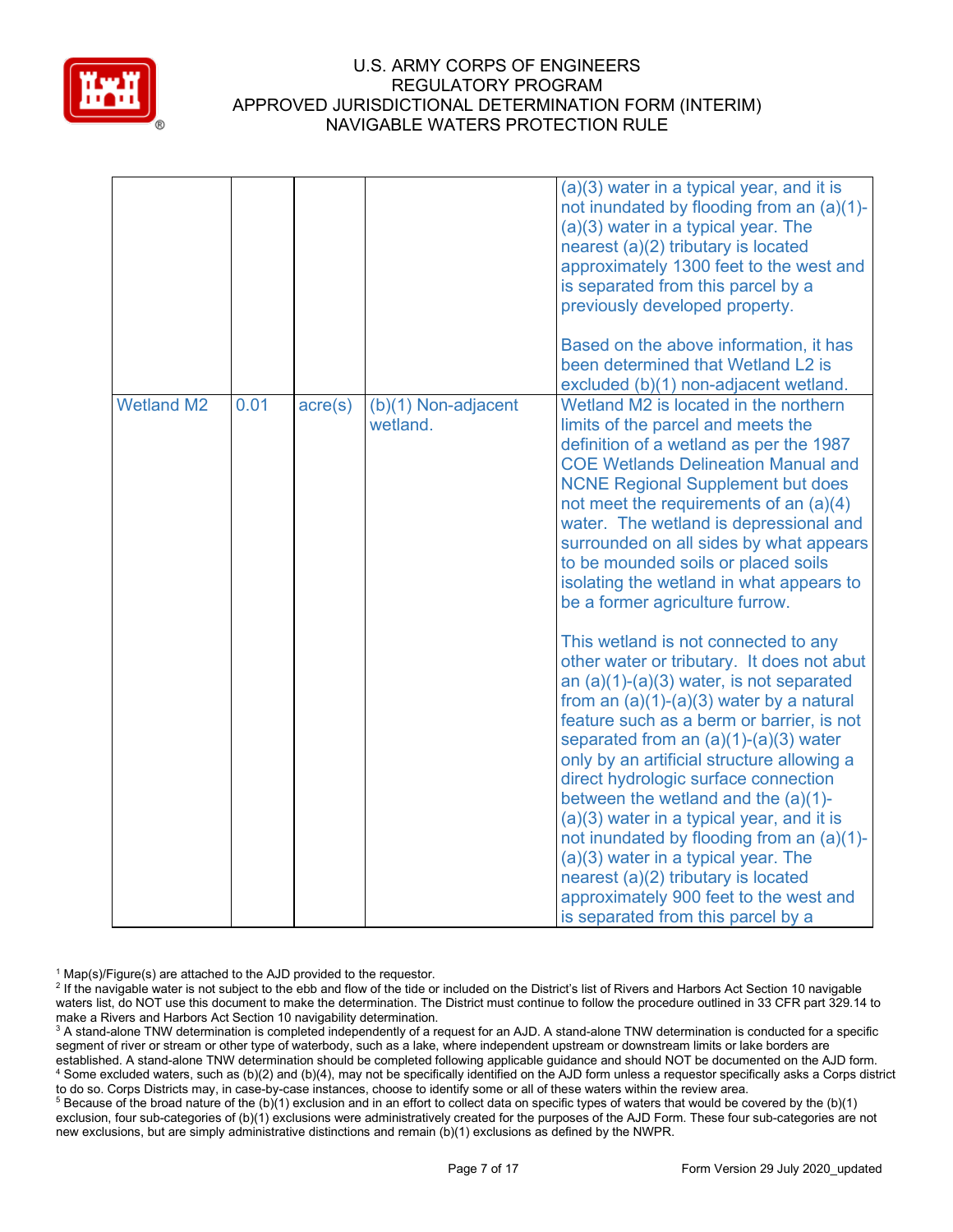

|                   |      |                  |                                 | previously developed property.                                                                                                                                                                                                                                                                                                                                                                                                                                                                                                                                                                                                                                                                                                               |
|-------------------|------|------------------|---------------------------------|----------------------------------------------------------------------------------------------------------------------------------------------------------------------------------------------------------------------------------------------------------------------------------------------------------------------------------------------------------------------------------------------------------------------------------------------------------------------------------------------------------------------------------------------------------------------------------------------------------------------------------------------------------------------------------------------------------------------------------------------|
|                   |      |                  |                                 | Based on the above information, it has<br>been determined that Wetland M2 is<br>excluded (b)(1) non-adjacent wetland.                                                                                                                                                                                                                                                                                                                                                                                                                                                                                                                                                                                                                        |
| <b>Wetland M6</b> | 0.01 | $\text{acre}(s)$ | (b)(1) Non-adjacent<br>wetland. | Wetland M6 is located east of Wetland<br>M <sub>2</sub> in the northern limits of the parcel<br>and meets the definition of a wetland as<br>per the 1987 COE Wetlands Delineation<br><b>Manual and NCNE Regional</b><br>Supplement but does not meet the<br>requirements of an (a)(4) water. The<br>wetland is depressional and surrounded<br>on all sides by what appears to be<br>mounded soils or placed soils isolating<br>the wetland in what appears to be a<br>former agriculture furrow.                                                                                                                                                                                                                                             |
|                   |      |                  |                                 | This wetland is not connected to any<br>other water or tributary. It does not abut<br>an $(a)(1)-(a)(3)$ water, is not separated<br>from an $(a)(1)-(a)(3)$ water by a natural<br>feature such as a berm or barrier, is not<br>separated from an $(a)(1)-(a)(3)$ water<br>only by an artificial structure allowing a<br>direct hydrologic surface connection<br>between the wetland and the $(a)(1)$ -<br>$(a)(3)$ water in a typical year, and it is<br>not inundated by flooding from an (a)(1)-<br>(a)(3) water in a typical year. The<br>nearest (a)(2) tributary is located<br>approximately 900 feet to the west and<br>is separated from this parcel by a<br>previously developed property.<br>Based on the above information, it has |
|                   |      |                  |                                 | been determined that Wetland M6 is<br>excluded (b)(1) non-adjacent wetland.                                                                                                                                                                                                                                                                                                                                                                                                                                                                                                                                                                                                                                                                  |

 $1$  Map(s)/Figure(s) are attached to the AJD provided to the requestor.

<sup>2</sup> If the navigable water is not subject to the ebb and flow of the tide or included on the District's list of Rivers and Harbors Act Section 10 navigable waters list, do NOT use this document to make the determination. The District must continue to follow the procedure outlined in 33 CFR part 329.14 to make a Rivers and Harbors Act Section 10 navigability determination.

<sup>3</sup> A stand-alone TNW determination is completed independently of a request for an AJD. A stand-alone TNW determination is conducted for a specific segment of river or stream or other type of waterbody, such as a lake, where independent upstream or downstream limits or lake borders are established. A stand-alone TNW determination should be completed following applicable guidance and should NOT be documented on the AJD form. <sup>4</sup> Some excluded waters, such as (b)(2) and (b)(4), may not be specifically identified on the AJD form unless a requestor specifically asks a Corps district to do so. Corps Districts may, in case-by-case instances, choose to identify some or all of these waters within the review area.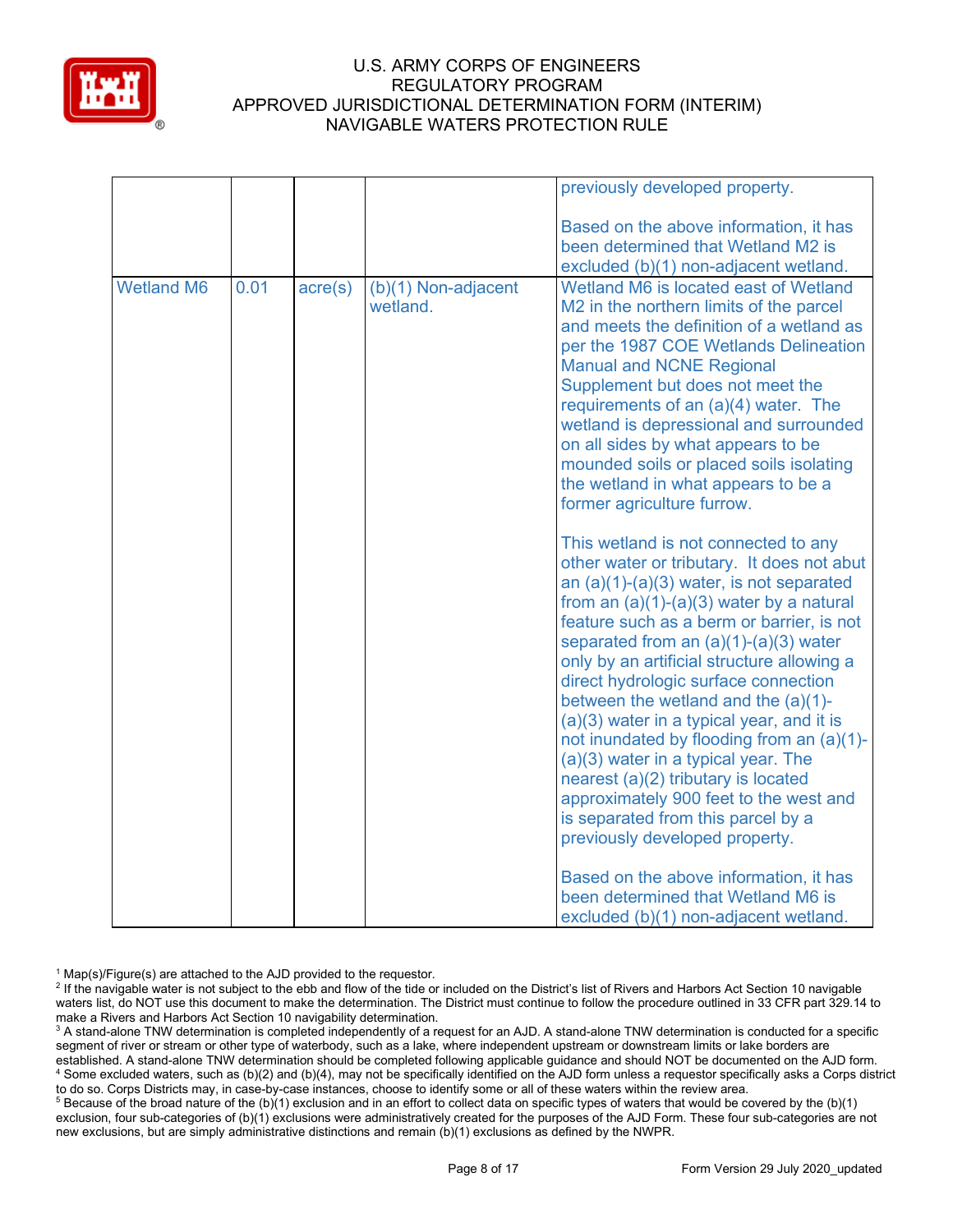

| Wetland S-BB      | 1.22 | $\text{acre}(s)$ | (b)(1) Non-adjacent<br>wetland. | Wetland S-BB is located approximately<br>210 feet south of Ditch S-O in the<br>western limits of the parcel and meets<br>the definition of a wetland as per the<br><b>1987 COE Wetlands Delineation Manual</b><br>and NCNE Regional Supplement but<br>does not meet the requirements of an<br>$(a)(4)$ water. The wetland is<br>depressional and based upon the<br>September 21, 2018 site visit it is<br>surrounded on all sides by uplands.<br>This wetland is not connected to any<br>other water or tributary. It does not abut<br>an $(a)(1)-(a)(3)$ water, is not separated<br>from an $(a)(1)-(a)(3)$ water by a natural<br>feature such as a berm or barrier, is not<br>separated from an $(a)(1)-(a)(3)$ water<br>only by an artificial structure allowing a<br>direct hydrologic surface connection<br>between the wetland and the $(a)(1)$ -<br>$(a)(3)$ water in a typical year, and it is<br>not inundated by flooding from an (a)(1)-<br>(a)(3) water in a typical year. The<br>nearest (a)(2) tributary is located<br>approximately 720 feet to the west and<br>is separated from this parcel by a<br>previously developed property.<br>Based on the above information, it has<br>been determined that Wetland S-BBB is<br>excluded (b)(1) non-adjacent wetland. |
|-------------------|------|------------------|---------------------------------|---------------------------------------------------------------------------------------------------------------------------------------------------------------------------------------------------------------------------------------------------------------------------------------------------------------------------------------------------------------------------------------------------------------------------------------------------------------------------------------------------------------------------------------------------------------------------------------------------------------------------------------------------------------------------------------------------------------------------------------------------------------------------------------------------------------------------------------------------------------------------------------------------------------------------------------------------------------------------------------------------------------------------------------------------------------------------------------------------------------------------------------------------------------------------------------------------------------------------------------------------------------------------------|
| <b>Wetland S-</b> | 0.01 | $\text{acre}(s)$ | (b)(1) Non-adjacent             | Wetland S-BB is located south of                                                                                                                                                                                                                                                                                                                                                                                                                                                                                                                                                                                                                                                                                                                                                                                                                                                                                                                                                                                                                                                                                                                                                                                                                                                |
| <b>BBB</b>        |      |                  | wetland.                        | Wetland S-BB in the western limits of                                                                                                                                                                                                                                                                                                                                                                                                                                                                                                                                                                                                                                                                                                                                                                                                                                                                                                                                                                                                                                                                                                                                                                                                                                           |
|                   |      |                  |                                 | the parcel and meets the definition of a                                                                                                                                                                                                                                                                                                                                                                                                                                                                                                                                                                                                                                                                                                                                                                                                                                                                                                                                                                                                                                                                                                                                                                                                                                        |
|                   |      |                  |                                 | wetland as per the 1987 COE Wetlands                                                                                                                                                                                                                                                                                                                                                                                                                                                                                                                                                                                                                                                                                                                                                                                                                                                                                                                                                                                                                                                                                                                                                                                                                                            |
|                   |      |                  |                                 | <b>Delineation Manual and NCNE Regional</b>                                                                                                                                                                                                                                                                                                                                                                                                                                                                                                                                                                                                                                                                                                                                                                                                                                                                                                                                                                                                                                                                                                                                                                                                                                     |
|                   |      |                  |                                 | Supplement but does not meet the                                                                                                                                                                                                                                                                                                                                                                                                                                                                                                                                                                                                                                                                                                                                                                                                                                                                                                                                                                                                                                                                                                                                                                                                                                                |

 $1$  Map(s)/Figure(s) are attached to the AJD provided to the requestor.

<sup>&</sup>lt;sup>2</sup> If the navigable water is not subject to the ebb and flow of the tide or included on the District's list of Rivers and Harbors Act Section 10 navigable waters list, do NOT use this document to make the determination. The District must continue to follow the procedure outlined in 33 CFR part 329.14 to make a Rivers and Harbors Act Section 10 navigability determination.

<sup>&</sup>lt;sup>3</sup> A stand-alone TNW determination is completed independently of a request for an AJD. A stand-alone TNW determination is conducted for a specific segment of river or stream or other type of waterbody, such as a lake, where independent upstream or downstream limits or lake borders are established. A stand-alone TNW determination should be completed following applicable guidance and should NOT be documented on the AJD form. <sup>4</sup> Some excluded waters, such as (b)(2) and (b)(4), may not be specifically identified on the AJD form unless a requestor specifically asks a Corps district to do so. Corps Districts may, in case-by-case instances, choose to identify some or all of these waters within the review area.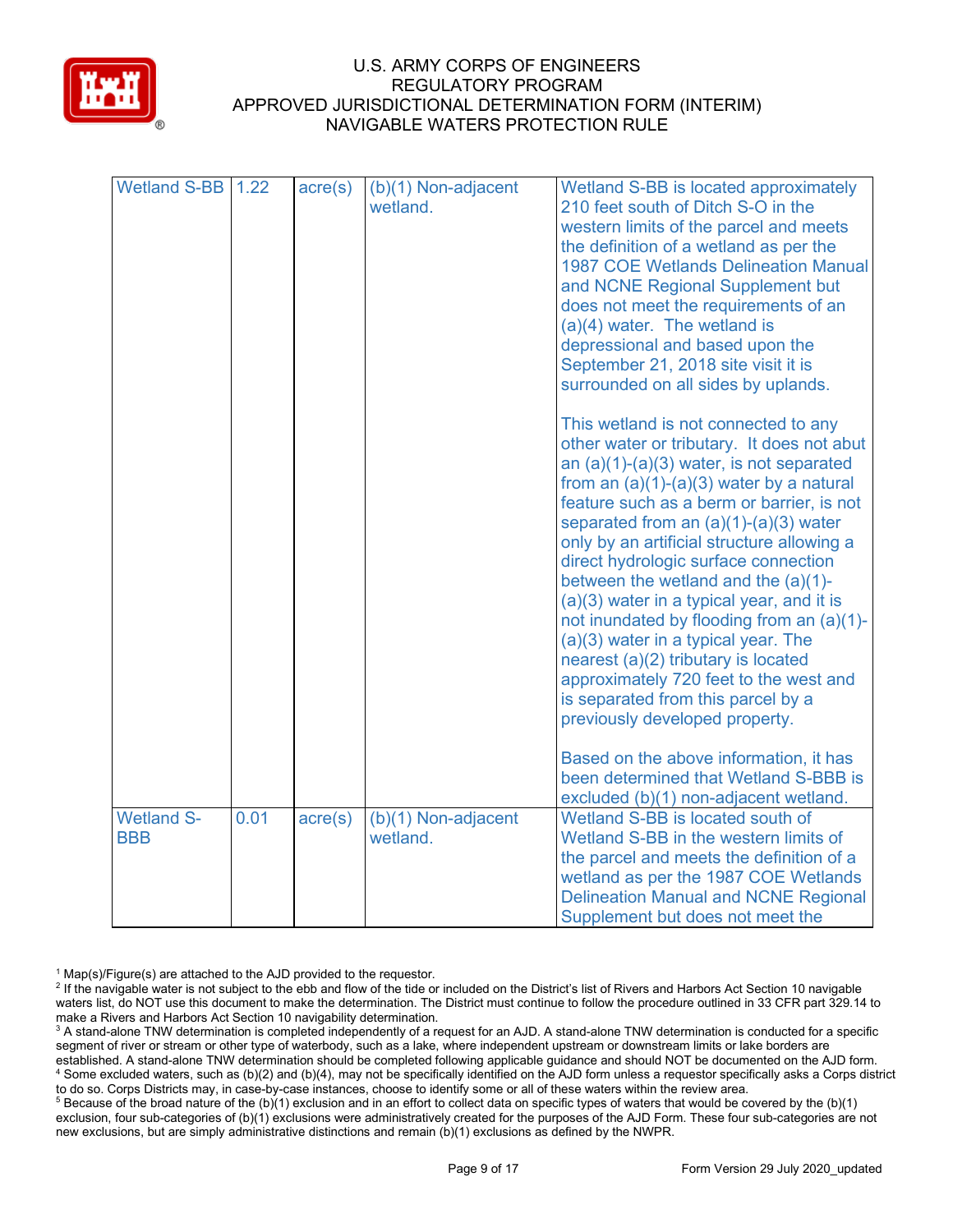

|                    |      |         |                                   | requirements of an (a)(4) water. The<br>wetland is located in the remnants of a<br>former agricultural swale or drain. The<br>wetland is depressional and based upon<br>the September 21, 2018 site visit it is<br>surrounded on all sides by uplands.                                                                                                                                                                                                                                                                                                                                                                                                                                          |
|--------------------|------|---------|-----------------------------------|-------------------------------------------------------------------------------------------------------------------------------------------------------------------------------------------------------------------------------------------------------------------------------------------------------------------------------------------------------------------------------------------------------------------------------------------------------------------------------------------------------------------------------------------------------------------------------------------------------------------------------------------------------------------------------------------------|
|                    |      |         |                                   | This wetland is not connected to any<br>other water or tributary. It does not abut<br>an $(a)(1)-(a)(3)$ water, is not separated<br>from an $(a)(1)-(a)(3)$ water by a natural<br>feature such as a berm or barrier, is not<br>separated from an $(a)(1)-(a)(3)$ water<br>only by an artificial structure allowing a<br>direct hydrologic surface connection<br>between the wetland and the (a)(1)-<br>(a)(3) water in a typical year, and it is<br>not inundated by flooding from an (a)(1)-<br>$(a)(3)$ water in a typical year. The<br>nearest (a)(2) tributary is located<br>approximately 740 feet to the west and<br>is separated from this parcel by a<br>previously developed property. |
|                    |      |         |                                   | Based on the above information, it has<br>been determined that Wetland S-BBB is<br>excluded (b)(1) non-adjacent wetland.                                                                                                                                                                                                                                                                                                                                                                                                                                                                                                                                                                        |
| <b>Wetland S-F</b> | 0.14 | acre(s) | $(b)(1)$ Non-adjacent<br>wetland. | Wetland S-F is located near the western<br>limits of Ditch in the western limits of the<br>parcel and meets the definition of a<br>wetland as per the 1987 COE Wetlands<br><b>Delineation Manual and NCNE Regional</b><br>Supplement but does not meet the<br>requirements of an (a)(4) water. The<br>wetland is depressional and based upon<br>the September 21, 2018 site visit and is<br>separated from Ditch S-O by a man-<br>made berm.                                                                                                                                                                                                                                                    |

 $1$  Map(s)/Figure(s) are attached to the AJD provided to the requestor.

<sup>2</sup> If the navigable water is not subject to the ebb and flow of the tide or included on the District's list of Rivers and Harbors Act Section 10 navigable waters list, do NOT use this document to make the determination. The District must continue to follow the procedure outlined in 33 CFR part 329.14 to make a Rivers and Harbors Act Section 10 navigability determination.

<sup>3</sup> A stand-alone TNW determination is completed independently of a request for an AJD. A stand-alone TNW determination is conducted for a specific segment of river or stream or other type of waterbody, such as a lake, where independent upstream or downstream limits or lake borders are established. A stand-alone TNW determination should be completed following applicable guidance and should NOT be documented on the AJD form. <sup>4</sup> Some excluded waters, such as (b)(2) and (b)(4), may not be specifically identified on the AJD form unless a requestor specifically asks a Corps district to do so. Corps Districts may, in case-by-case instances, choose to identify some or all of these waters within the review area.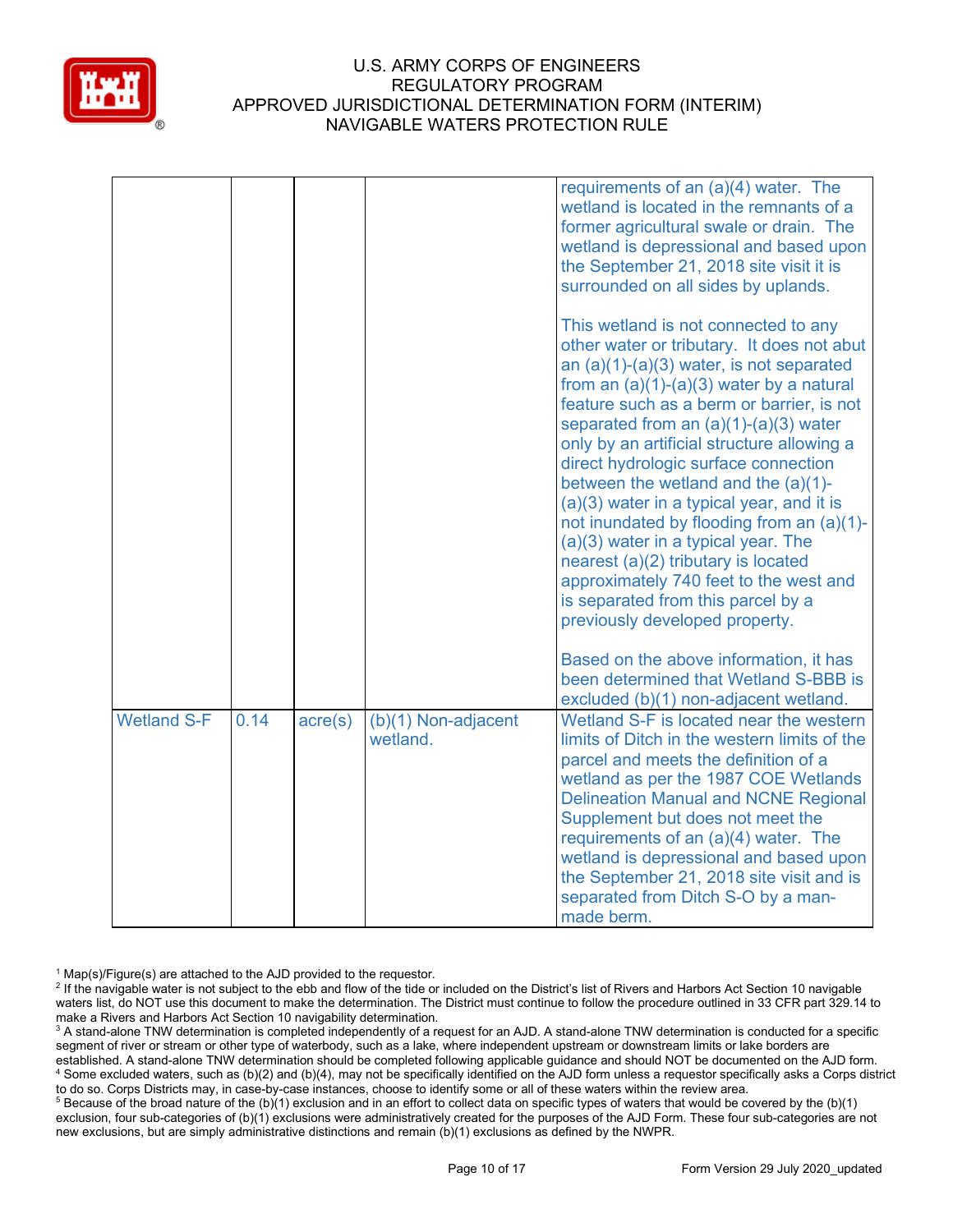

|                    |      |                  |                                   | This wetland is not connected to any<br>other water or tributary. It does not abut<br>an $(a)(1)-(a)(3)$ water, is not separated<br>from an $(a)(1)-(a)(3)$ water by a natural<br>feature such as a berm or barrier, is not<br>separated from an $(a)(1)-(a)(3)$ water<br>only by an artificial structure allowing a<br>direct hydrologic surface connection<br>between the wetland and the $(a)(1)$ -<br>(a)(3) water in a typical year, and it is<br>not inundated by flooding from an (a)(1)-<br>$(a)(3)$ water in a typical year. The<br>nearest (a)(2) tributary is located<br>approximately 700 feet to the west and<br>is separated from this parcel by a<br>previously developed property.<br>Based on the above information, it has |
|--------------------|------|------------------|-----------------------------------|----------------------------------------------------------------------------------------------------------------------------------------------------------------------------------------------------------------------------------------------------------------------------------------------------------------------------------------------------------------------------------------------------------------------------------------------------------------------------------------------------------------------------------------------------------------------------------------------------------------------------------------------------------------------------------------------------------------------------------------------|
| <b>Wetland S-H</b> | 0.05 | $\text{acre}(s)$ | $(b)(1)$ Non-adjacent<br>wetland. | been determined that Wetland S-F is<br>excluded (b)(1) non-adjacent wetland.<br>Wetland S-H is located east of Wetland<br>S-F, approximately 60 feet south of                                                                                                                                                                                                                                                                                                                                                                                                                                                                                                                                                                                |
|                    |      |                  |                                   | Ditch S-O in the western limits of the<br>parcel and meets the definition of a<br>wetland as per the 1987 COE Wetlands<br><b>Delineation Manual and NCNE Regional</b><br>Supplement but does not meet the<br>requirements of an (a)(4) water. The<br>wetland is depressional and based upon<br>the September 21, 2018 site visit it is<br>surrounded on all sides by uplands.                                                                                                                                                                                                                                                                                                                                                                |
|                    |      |                  |                                   | This wetland is not connected to any<br>other water or tributary. It does not abut<br>an $(a)(1)-(a)(3)$ water, is not separated<br>from an $(a)(1)-(a)(3)$ water by a natural<br>feature such as a berm or barrier, is not                                                                                                                                                                                                                                                                                                                                                                                                                                                                                                                  |

 $1$  Map(s)/Figure(s) are attached to the AJD provided to the requestor.

<sup>2</sup> If the navigable water is not subject to the ebb and flow of the tide or included on the District's list of Rivers and Harbors Act Section 10 navigable waters list, do NOT use this document to make the determination. The District must continue to follow the procedure outlined in 33 CFR part 329.14 to make a Rivers and Harbors Act Section 10 navigability determination.

<sup>3</sup> A stand-alone TNW determination is completed independently of a request for an AJD. A stand-alone TNW determination is conducted for a specific segment of river or stream or other type of waterbody, such as a lake, where independent upstream or downstream limits or lake borders are established. A stand-alone TNW determination should be completed following applicable guidance and should NOT be documented on the AJD form. <sup>4</sup> Some excluded waters, such as (b)(2) and (b)(4), may not be specifically identified on the AJD form unless a requestor specifically asks a Corps district to do so. Corps Districts may, in case-by-case instances, choose to identify some or all of these waters within the review area.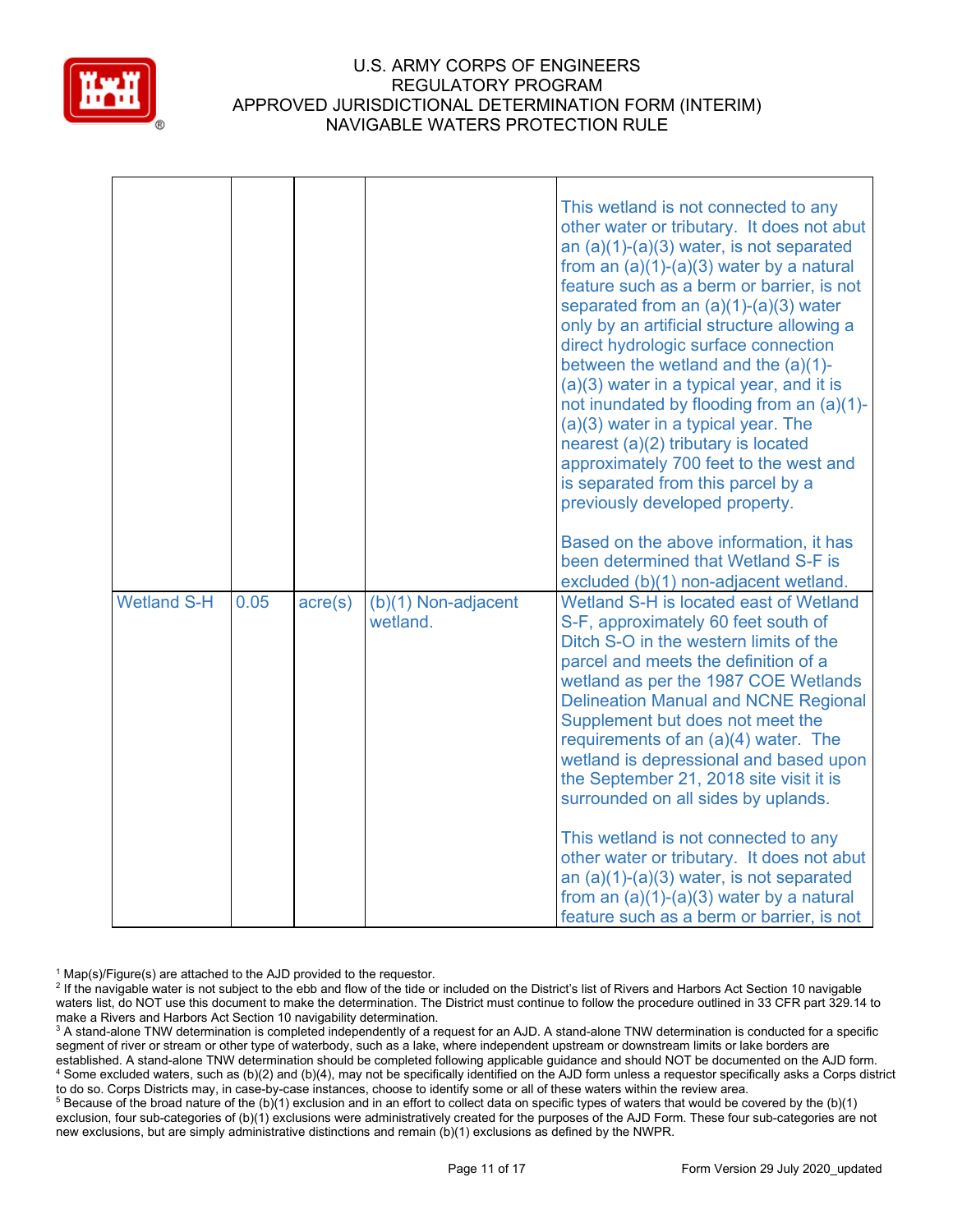

|                          |      |                  |                                   | separated from an $(a)(1)-(a)(3)$ water<br>only by an artificial structure allowing a<br>direct hydrologic surface connection<br>between the wetland and the $(a)(1)$ -<br>$(a)(3)$ water in a typical year, and it is<br>not inundated by flooding from an (a)(1)-<br>(a)(3) water in a typical year. The<br>nearest (a)(2) tributary is located<br>approximately 700 feet to the west and<br>is separated from this parcel by a<br>previously developed property.<br>Based on the above information, it has<br>been determined that Wetland S-F is<br>excluded (b)(1) non-adjacent wetland.                                                                                                                                                                                                                                                                                                                                                      |
|--------------------------|------|------------------|-----------------------------------|----------------------------------------------------------------------------------------------------------------------------------------------------------------------------------------------------------------------------------------------------------------------------------------------------------------------------------------------------------------------------------------------------------------------------------------------------------------------------------------------------------------------------------------------------------------------------------------------------------------------------------------------------------------------------------------------------------------------------------------------------------------------------------------------------------------------------------------------------------------------------------------------------------------------------------------------------|
| <b>Wetland S-</b><br>G/J | 0.02 | $\text{acre}(s)$ | $(b)(1)$ Non-adjacent<br>wetland. | Wetland S-K is located approximately<br>200 feet south of Ditch S-O in near the<br>center of the parcel and meets the<br>definition of a wetland as per the 1987<br><b>COE Wetlands Delineation Manual and</b><br><b>NCNE Regional Supplement but does</b><br>not meet the requirements of an (a)(4)<br>water. The wetland is depressional and<br>based upon the September 21, 2018<br>site visit it is surrounded on all sides by<br>uplands.<br>This wetland is not connected to any<br>other water or tributary. It does not abut<br>an $(a)(1)-(a)(3)$ water, is not separated<br>from an $(a)(1)-(a)(3)$ water by a natural<br>feature such as a berm or barrier, is not<br>separated from an $(a)(1)-(a)(3)$ water<br>only by an artificial structure allowing a<br>direct hydrologic surface connection<br>between the wetland and the $(a)(1)$ -<br>(a)(3) water in a typical year, and it is<br>not inundated by flooding from an (a)(1)- |

 $1$  Map(s)/Figure(s) are attached to the AJD provided to the requestor.

<sup>2</sup> If the navigable water is not subject to the ebb and flow of the tide or included on the District's list of Rivers and Harbors Act Section 10 navigable waters list, do NOT use this document to make the determination. The District must continue to follow the procedure outlined in 33 CFR part 329.14 to make a Rivers and Harbors Act Section 10 navigability determination.

<sup>3</sup> A stand-alone TNW determination is completed independently of a request for an AJD. A stand-alone TNW determination is conducted for a specific segment of river or stream or other type of waterbody, such as a lake, where independent upstream or downstream limits or lake borders are established. A stand-alone TNW determination should be completed following applicable guidance and should NOT be documented on the AJD form. <sup>4</sup> Some excluded waters, such as (b)(2) and (b)(4), may not be specifically identified on the AJD form unless a requestor specifically asks a Corps district to do so. Corps Districts may, in case-by-case instances, choose to identify some or all of these waters within the review area.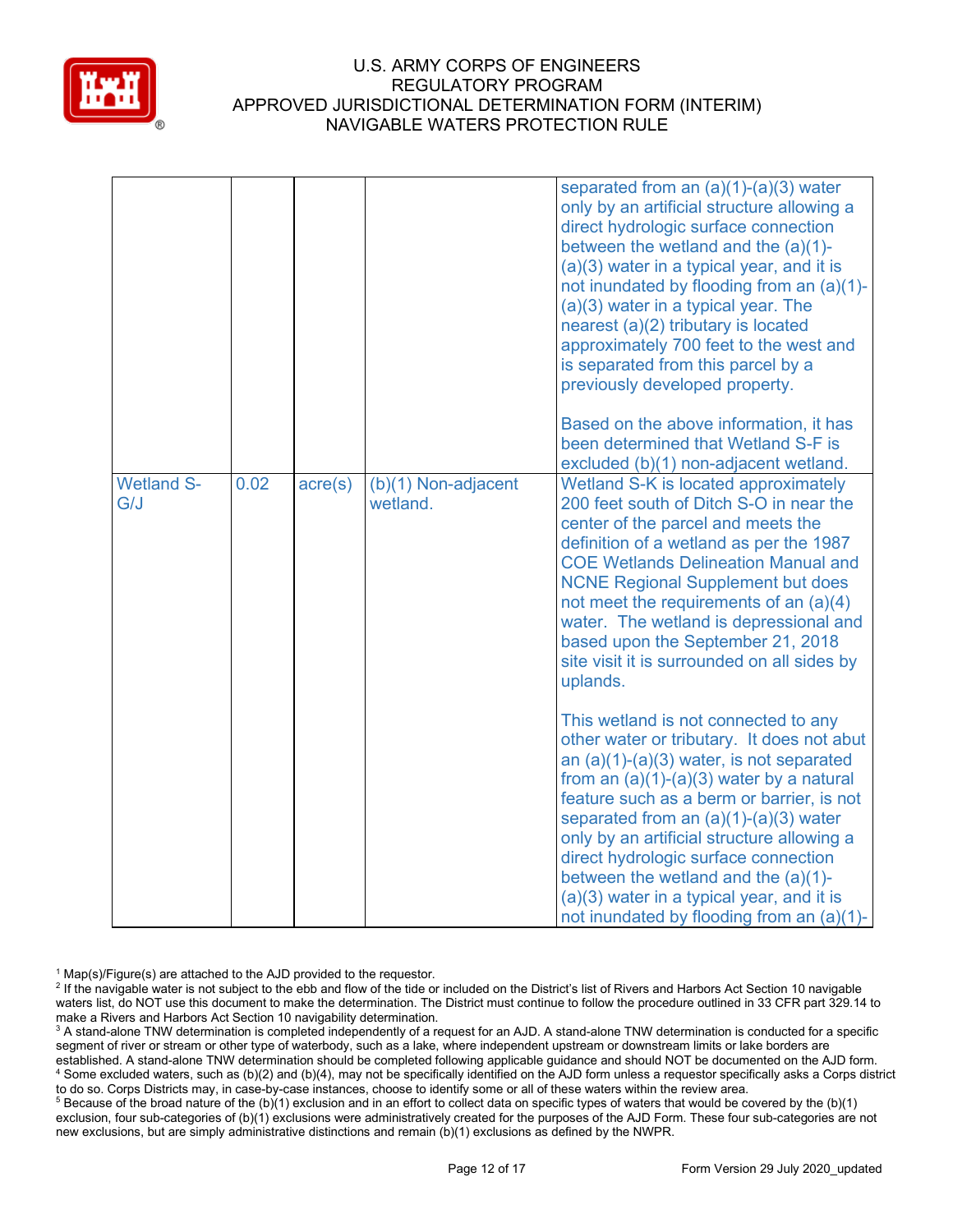

|                    |      |                  |                                 | $(a)(3)$ water in a typical year. The<br>nearest (a)(2) tributary is located<br>approximately 1,010 feet to the west<br>and is separated from this parcel by a<br>previously developed property.<br>Based on the above information, it has<br>been determined that Wetland C is<br>excluded (b)(1) non-adjacent wetland.                                                                                                                                                                                                                                                                                                                                                                           |
|--------------------|------|------------------|---------------------------------|----------------------------------------------------------------------------------------------------------------------------------------------------------------------------------------------------------------------------------------------------------------------------------------------------------------------------------------------------------------------------------------------------------------------------------------------------------------------------------------------------------------------------------------------------------------------------------------------------------------------------------------------------------------------------------------------------|
| <b>Wetland S-K</b> | 0.02 | $\text{acre}(s)$ | (b)(1) Non-adjacent<br>wetland. | Wetland S-K is located approximately<br>200 feet south of Ditch S-O in near the<br>center of the parcel and meets the<br>definition of a wetland as per the 1987<br><b>COE Wetlands Delineation Manual and</b><br><b>NCNE Regional Supplement but does</b><br>not meet the requirements of an $(a)(4)$<br>water. The wetland is depressional and<br>based upon the September 21, 2018<br>site visit it is surrounded on all sides by<br>uplands.                                                                                                                                                                                                                                                   |
|                    |      |                  |                                 | This wetland is not connected to any<br>other water or tributary. It does not abut<br>an $(a)(1)-(a)(3)$ water, is not separated<br>from an $(a)(1)-(a)(3)$ water by a natural<br>feature such as a berm or barrier, is not<br>separated from an $(a)(1)-(a)(3)$ water<br>only by an artificial structure allowing a<br>direct hydrologic surface connection<br>between the wetland and the $(a)(1)$ -<br>(a)(3) water in a typical year, and it is<br>not inundated by flooding from an (a)(1)-<br>(a)(3) water in a typical year. The<br>nearest (a)(2) tributary is located<br>approximately 1,010 feet to the west<br>and is separated from this parcel by a<br>previously developed property. |

 $1$  Map(s)/Figure(s) are attached to the AJD provided to the requestor.

<sup>2</sup> If the navigable water is not subject to the ebb and flow of the tide or included on the District's list of Rivers and Harbors Act Section 10 navigable waters list, do NOT use this document to make the determination. The District must continue to follow the procedure outlined in 33 CFR part 329.14 to make a Rivers and Harbors Act Section 10 navigability determination.

<sup>3</sup> A stand-alone TNW determination is completed independently of a request for an AJD. A stand-alone TNW determination is conducted for a specific segment of river or stream or other type of waterbody, such as a lake, where independent upstream or downstream limits or lake borders are established. A stand-alone TNW determination should be completed following applicable guidance and should NOT be documented on the AJD form. <sup>4</sup> Some excluded waters, such as (b)(2) and (b)(4), may not be specifically identified on the AJD form unless a requestor specifically asks a Corps district to do so. Corps Districts may, in case-by-case instances, choose to identify some or all of these waters within the review area.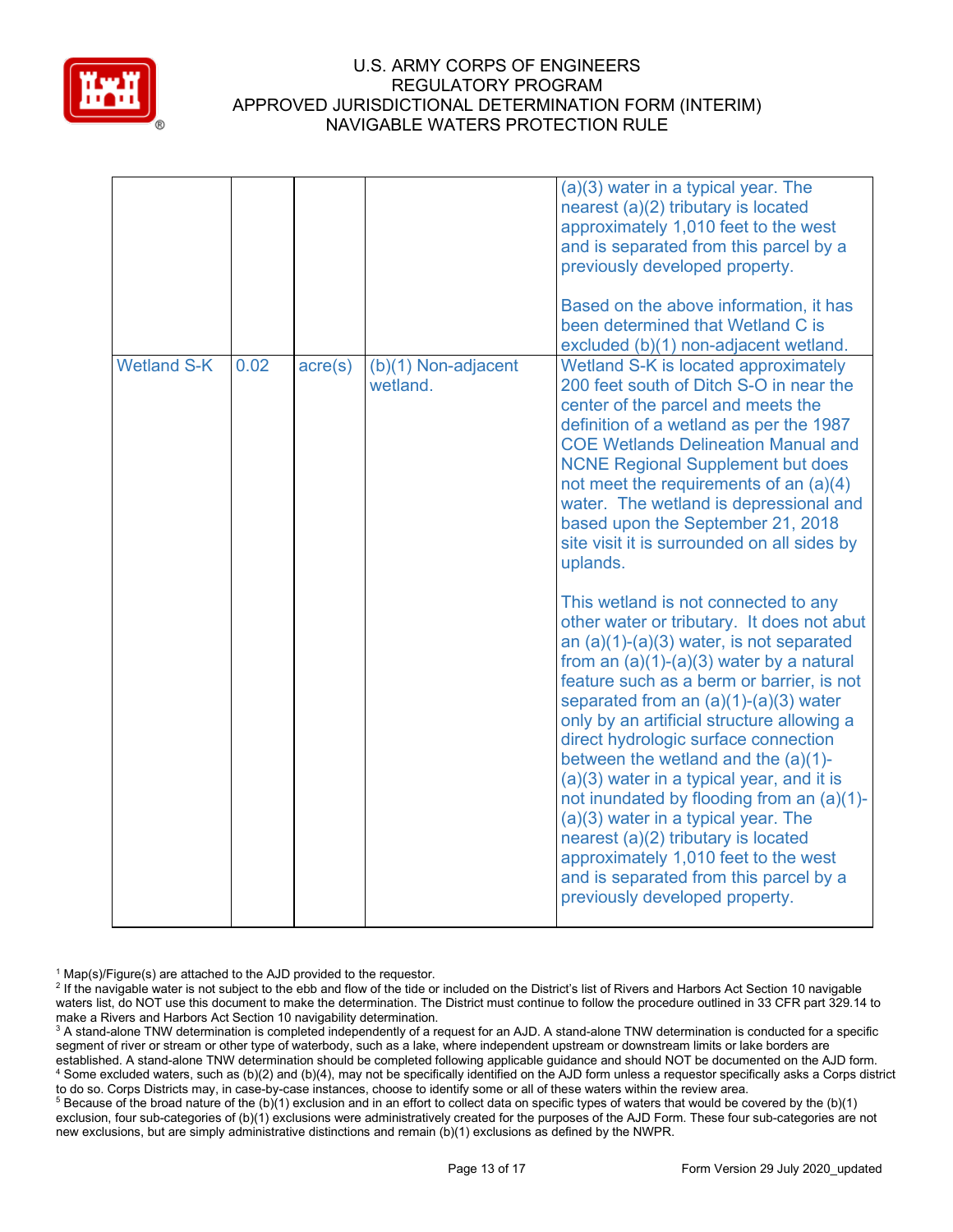

|                    |      |                  |                                 | Based on the above information, it has<br>been determined that Wetland S-K is<br>excluded (b)(1) non-adjacent wetland.                                                                                                                                                                                                                                                                                                                                                                                                                                                                                                                                                                                                                                                                                                                                                                                                                                                                                                                                                                                                                                                                                                                                                                                      |
|--------------------|------|------------------|---------------------------------|-------------------------------------------------------------------------------------------------------------------------------------------------------------------------------------------------------------------------------------------------------------------------------------------------------------------------------------------------------------------------------------------------------------------------------------------------------------------------------------------------------------------------------------------------------------------------------------------------------------------------------------------------------------------------------------------------------------------------------------------------------------------------------------------------------------------------------------------------------------------------------------------------------------------------------------------------------------------------------------------------------------------------------------------------------------------------------------------------------------------------------------------------------------------------------------------------------------------------------------------------------------------------------------------------------------|
| <b>Wetland S-P</b> | 0.12 | $\text{acre}(s)$ | (b)(1) Non-adjacent<br>wetland. | Wetland S-P is located approximately<br>15 feet south of Ditch S-O and is<br>separated from Ditch S-O by a man-<br>made berm. The wetland meets the<br>definition of a wetland as per the 1987<br><b>COE Wetlands Delineation Manual and</b><br><b>NCNE Regional Supplement but does</b><br>not meet the requirements of an (a)(4)<br>water. The wetland is depressional and<br>based upon the September 21, 2018<br>site visit it is surrounded on all sides by<br>uplands.<br>This wetland is not connected to any<br>other water or tributary. It does not abut<br>an $(a)(1)-(a)(3)$ water, is not separated<br>from an $(a)(1)-(a)(3)$ water by a natural<br>feature such as a berm or barrier, is not<br>separated from an $(a)(1)-(a)(3)$ water<br>only by an artificial structure allowing a<br>direct hydrologic surface connection<br>between the wetland and the $(a)(1)$ -<br>(a)(3) water in a typical year, and it is<br>not inundated by flooding from an (a)(1)-<br>(a)(3) water in a typical year. The<br>nearest (a)(2) tributary is located<br>approximately 1200 feet to the west and<br>is separated from this parcel by a<br>previously developed property.<br>Based on the above information, it has<br>been determined that Wetland S-P is<br>excluded (b)(1) non-adjacent wetland. |
|                    |      |                  |                                 |                                                                                                                                                                                                                                                                                                                                                                                                                                                                                                                                                                                                                                                                                                                                                                                                                                                                                                                                                                                                                                                                                                                                                                                                                                                                                                             |

 $1$  Map(s)/Figure(s) are attached to the AJD provided to the requestor.

<sup>2</sup> If the navigable water is not subject to the ebb and flow of the tide or included on the District's list of Rivers and Harbors Act Section 10 navigable waters list, do NOT use this document to make the determination. The District must continue to follow the procedure outlined in 33 CFR part 329.14 to make a Rivers and Harbors Act Section 10 navigability determination.

<sup>3</sup> A stand-alone TNW determination is completed independently of a request for an AJD. A stand-alone TNW determination is conducted for a specific segment of river or stream or other type of waterbody, such as a lake, where independent upstream or downstream limits or lake borders are established. A stand-alone TNW determination should be completed following applicable guidance and should NOT be documented on the AJD form. <sup>4</sup> Some excluded waters, such as (b)(2) and (b)(4), may not be specifically identified on the AJD form unless a requestor specifically asks a Corps district to do so. Corps Districts may, in case-by-case instances, choose to identify some or all of these waters within the review area.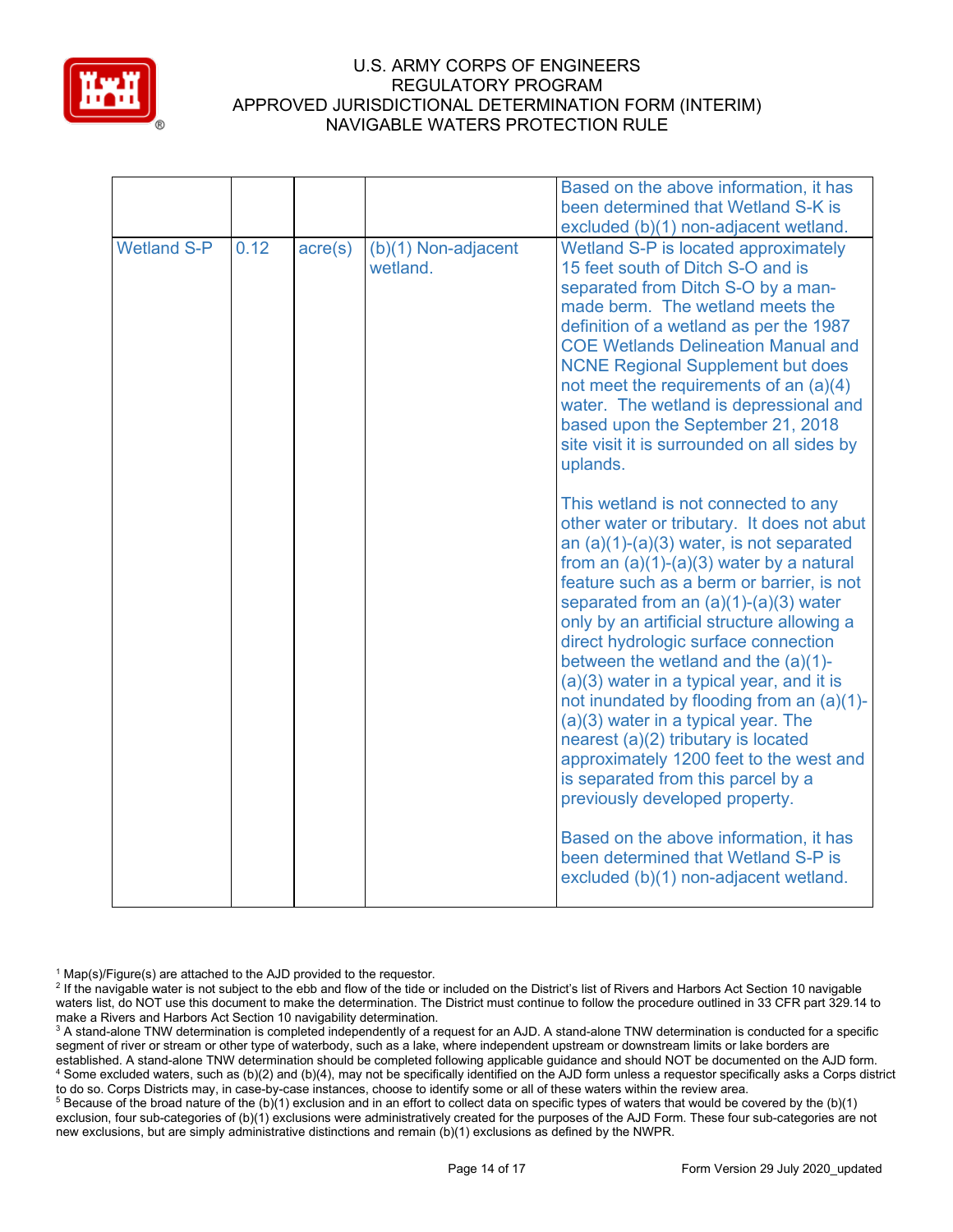

# **III. SUPPORTING INFORMATION**

- **A. Select/enter all resources** that were used to aid in this determination and attach data/maps to this document and/or references/citations in the administrative record, as appropriate.
	- **X** Information submitted by, or on behalf of, the applicant/consultant: *Jurisdictional Determination brown South Area 4, 5, & 6 Chester Road, Avon, Lorain County, Ohio*, dated *September 5, 2018*

This information *is* sufficient for purposes of this AJD. Rationale: *N/A or describe rationale for insufficiency (including partial insufficiency).*

**Lack Data sheets prepared by the Corps:**<br>**X** Photographs: Consultant Site visit p **X** Photographs: *Consultant Site visit photographs June 13 1n d 14, 2018 Aerial Photographs: Google Earth – May 18, 2010; May 29, 2010; October 27, 2011; June 14, 2014; July 3 and October 25, 2015; June 11, 2016; May 14, 2017; July 6, 2018 and August 20, 2020*

*Connect Explorer: June 18, 2013; June 5, 2015; June 22 and 28, 2017 and July 20, 2019*

- **X** Corps Site visit(s) conducted on: *Date(s). September 21, 2018*
- **\_X\_** Previous Jurisdictional Determinations (AJDs or PJDs): PJD dated October 3, 2018, Mixed JD May 24, 2018 and AJD November 5, 2020
- **X** Antecedent Precipitation Tool: Refer to discussion in Section III.B.
- **X** USDA NRCS Soil Survey: *Web Soil Survey*
- **\_\_\_** USFWS NWI maps: *Title(s) and/or date(s).*
- **\_\_\_** USGS topographic maps: *Title(s) and/or date(s).*

#### **Other data sources used to aid in this determination:**

| Data Source (select)       | Name and/or date and other relevant information |
|----------------------------|-------------------------------------------------|
| <b>USGS Sources</b>        | N/A.                                            |
| <b>USDA Sources</b>        | N/A.                                            |
| NOAA Sources               | N/A.                                            |
| <b>USACE Sources</b>       | N/A.                                            |
| State/Local/Tribal Sources | N/A.                                            |
| <b>Other Sources</b>       | N/A.                                            |

**B. Typical year assessment(s):** APT evaluates normal precipitation conditions based on the three 30-day periods preceding the observation date. For each period, a weighted condition value is assigned by determining whether the 30-day precipitation total falls within, above, or below the 70th and 30th percentiles for totals from the same date range over the preceding 30 years. The APT then makes a determination of "normal," "wetter than normal," or "drier than normal" based on the condition value sum. The APT also displays results generated via the Palmer Drought Severity Index (PDSI) and the University of Delaware WebWIMP.

 $1$  Map(s)/Figure(s) are attached to the AJD provided to the requestor.

<sup>&</sup>lt;sup>2</sup> If the navigable water is not subject to the ebb and flow of the tide or included on the District's list of Rivers and Harbors Act Section 10 navigable waters list, do NOT use this document to make the determination. The District must continue to follow the procedure outlined in 33 CFR part 329.14 to make a Rivers and Harbors Act Section 10 navigability determination.

<sup>&</sup>lt;sup>3</sup> A stand-alone TNW determination is completed independently of a request for an AJD. A stand-alone TNW determination is conducted for a specific segment of river or stream or other type of waterbody, such as a lake, where independent upstream or downstream limits or lake borders are established. A stand-alone TNW determination should be completed following applicable guidance and should NOT be documented on the AJD form. <sup>4</sup> Some excluded waters, such as (b)(2) and (b)(4), may not be specifically identified on the AJD form unless a requestor specifically asks a Corps district to do so. Corps Districts may, in case-by-case instances, choose to identify some or all of these waters within the review area.

 $5$  Because of the broad nature of the (b)(1) exclusion and in an effort to collect data on specific types of waters that would be covered by the (b)(1) exclusion, four sub-categories of (b)(1) exclusions were administratively created for the purposes of the AJD Form. These four sub-categories are not new exclusions, but are simply administrative distinctions and remain (b)(1) exclusions as defined by the NWPR.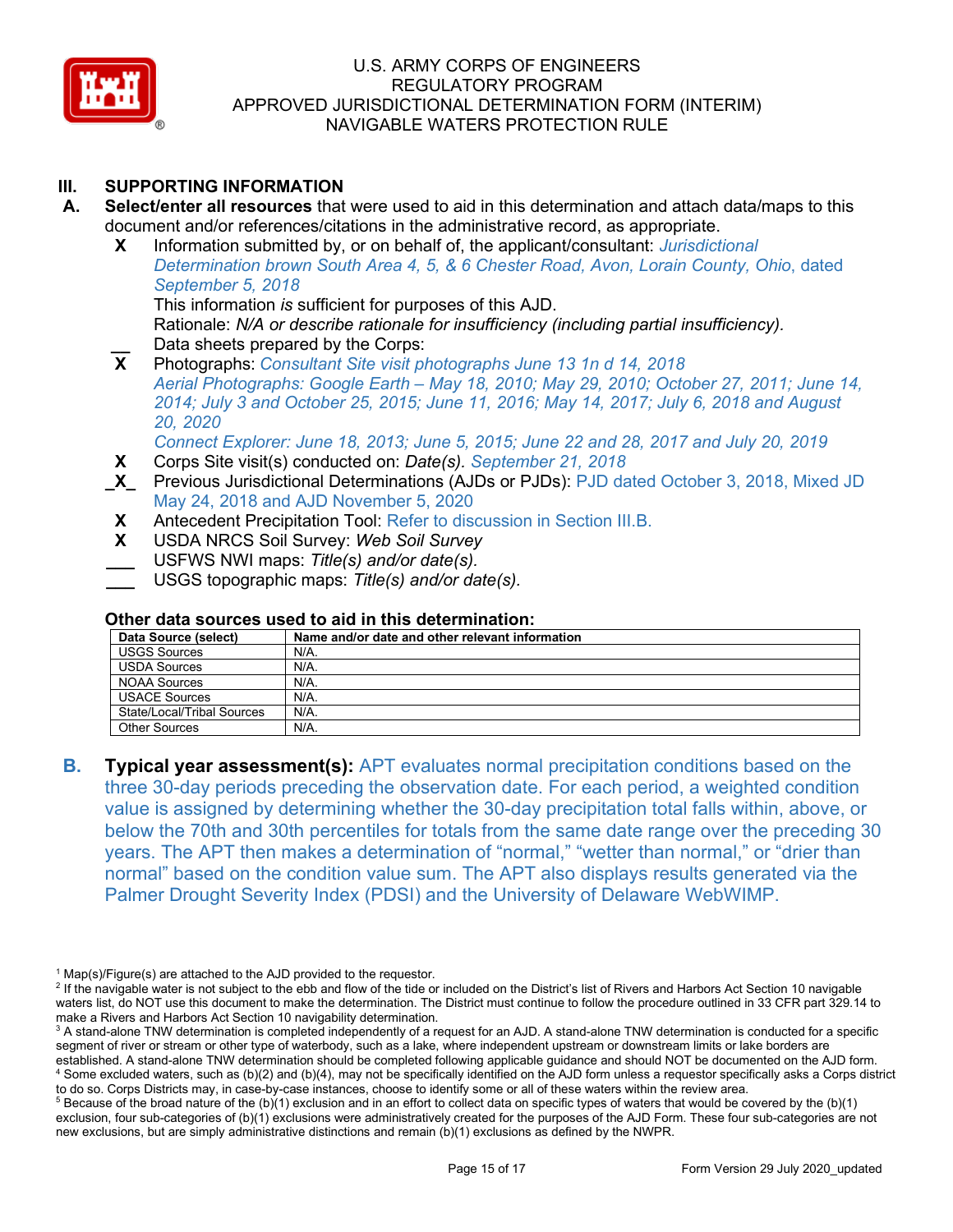

# Inputs/Data Sources:

 - Weather Stations: Avon 1.6 SW, Cleveland, Elyria 0.4 SE, Elyria 3 E, North Ridgeville 2.4 NW, North Ridgeville 2.8 SSW and Sheffield Lake 0.5 E

| Latitude | Longitude   | <b>Date</b> | <b>PDSI Class</b>     | <b>Season</b> | <b>ARC</b>      | Antecedent              |
|----------|-------------|-------------|-----------------------|---------------|-----------------|-------------------------|
|          |             |             |                       |               | <b>Score</b>    | <b>Precip Condition</b> |
| 41.46663 | $-82.00558$ | 8/20/2020   | Mild drought          | <b>Dry</b>    | 12 <sup>°</sup> | <b>Normal</b>           |
|          |             |             |                       | <b>Season</b> |                 | <b>Conditions</b>       |
| 41.46663 | $-82.00558$ | 7/20/2019   | <b>Severe wetness</b> | <b>Dry</b>    | 14              | <b>Normal</b>           |
|          |             |             |                       | <b>Season</b> |                 | <b>Conditions</b>       |
| 41.46663 | $-82.00558$ | 9/21/2018   | <b>Mild wetness</b>   | <b>Dry</b>    | 15              | <b>Wetter than</b>      |
|          |             |             |                       | <b>Season</b> |                 | <b>Normal</b>           |
| 41.46663 | $-82.00558$ | 7/6/2018    | <b>Mild wetness</b>   | <b>Dry</b>    | 17              | <b>Wetter than</b>      |
|          |             |             |                       | <b>Season</b> |                 | <b>Normal</b>           |
| 41.46663 | $-82.00558$ | 6/14/2018   | <b>Moderate</b>       | <b>Dry</b>    | 16              | <b>Wetter than</b>      |
|          |             |             | wetness               | <b>Season</b> |                 | <b>Normal</b>           |
| 41.46663 | $-82.00558$ | 6/13/2018   | <b>Moderate</b>       | <b>Dry</b>    | 17              | <b>Wetter than</b>      |
|          |             |             | wetness               | <b>Season</b> |                 | <b>Normal</b>           |
| 41.46663 | $-82.00558$ | 6/28/2017   | Incipient             | Dry           | 15              | Wetter than             |
|          |             |             | wetness               | <b>Season</b> |                 | <b>Normal</b>           |
| 41.46663 | $-82.00558$ | 6/22/2017   | Incipient             | Dry           | 16              | <b>Wetter than</b>      |
|          |             |             | wetness               | <b>Season</b> |                 | <b>Normal</b>           |
| 41.46663 | $-82.00558$ | 6/24/2016   | <b>Incipient</b>      | <b>Dry</b>    | 12              | <b>Normal</b>           |
|          |             |             | drought               | <b>Season</b> |                 | <b>Conditions</b>       |
| 41.46663 | $-82.00558$ | 10/25/2015  | <b>Moderate</b>       | Wet           | 11              | <b>Normal</b>           |
|          |             |             | wetness               | <b>Season</b> |                 | <b>Conditions</b>       |
| 41.46663 | $-82.00558$ | 7/3/2015    | <b>Moderate</b>       | <b>Dry</b>    | 14              | <b>Normal</b>           |
|          |             |             | wetness               | <b>Season</b> |                 | <b>Conditions</b>       |
| 41.46663 | $-82.00558$ | 6/14/2014   | <b>Severe wetness</b> | <b>Dry</b>    | 12              | <b>Normal</b>           |
|          |             |             |                       | <b>Season</b> |                 | <b>Conditions</b>       |
| 41.46663 | $-82.00558$ | 5/18/2012   | <b>Moderate</b>       | Wet           | 11              | <b>Normal</b>           |
|          |             |             | wetness               | <b>Season</b> |                 | <b>Conditions</b>       |

The delineation site visits were performed on June 24, 2016 during dry season under normal conditions and June 13 and 14, 2018 during the dry season under wetter than normal conditions

 $1$  Map(s)/Figure(s) are attached to the AJD provided to the requestor.

<sup>&</sup>lt;sup>2</sup> If the navigable water is not subject to the ebb and flow of the tide or included on the District's list of Rivers and Harbors Act Section 10 navigable waters list, do NOT use this document to make the determination. The District must continue to follow the procedure outlined in 33 CFR part 329.14 to make a Rivers and Harbors Act Section 10 navigability determination.

<sup>&</sup>lt;sup>3</sup> A stand-alone TNW determination is completed independently of a request for an AJD. A stand-alone TNW determination is conducted for a specific segment of river or stream or other type of waterbody, such as a lake, where independent upstream or downstream limits or lake borders are established. A stand-alone TNW determination should be completed following applicable guidance and should NOT be documented on the AJD form. <sup>4</sup> Some excluded waters, such as (b)(2) and (b)(4), may not be specifically identified on the AJD form unless a requestor specifically asks a Corps district to do so. Corps Districts may, in case-by-case instances, choose to identify some or all of these waters within the review area.

 $5$  Because of the broad nature of the (b)(1) exclusion and in an effort to collect data on specific types of waters that would be covered by the (b)(1) exclusion, four sub-categories of (b)(1) exclusions were administratively created for the purposes of the AJD Form. These four sub-categories are not new exclusions, but are simply administrative distinctions and remain (b)(1) exclusions as defined by the NWPR.